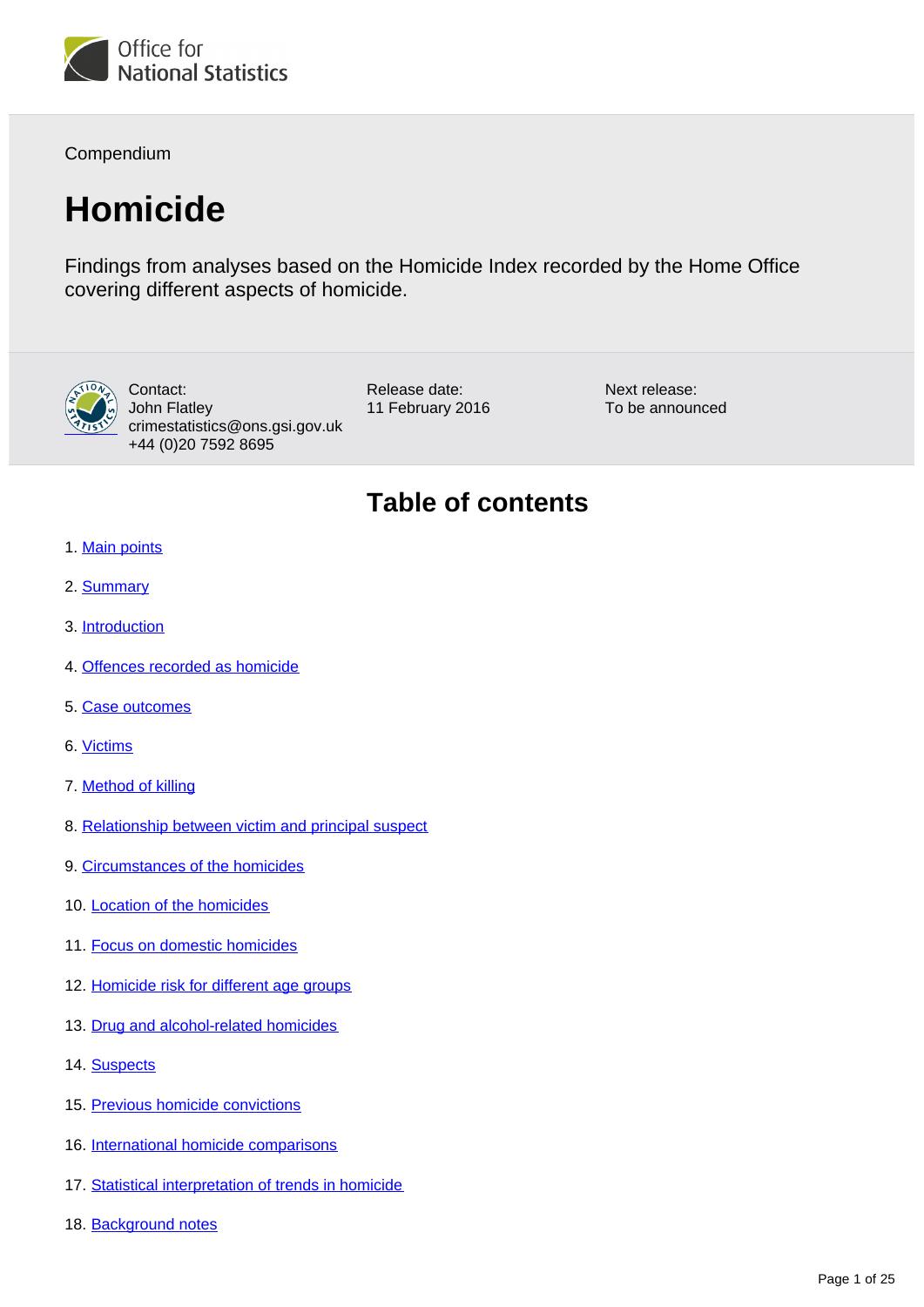# <span id="page-1-0"></span>**1 . Main points**

- The Home Office Homicide Index showed there were 518 homicides (murder, manslaughter and infanticide) in the year ending March 2015 in England and Wales. This represents a decrease of 5 offences (1%) from the 523 recorded for the previous year.
- Over recent years, the number of currently recorded homicides has shown a general downward trend and the number for the year ending March 2015 (518) was the lowest since 1983 (482).
- In the year ending March 2015, there were 9.0 offences of homicide per million population. As in previous years, children under 1 year old had the highest rate of homicide (35.8 offences per million population) compared with other age groups, the highest since year ending March 2004 (42.8).
- With the exception of those aged under 1 year, adults generally had higher incidence rates of being a victim of homicide than children. For children aged 1 or over, homicide rates were higher for 1 to 4 year olds (4 per million) than for 5 to 15 year olds (2 per million).
- In the year ending March 2015, just under two-thirds of homicide victims (64%) were male, the lowest since 1996 (64%).
- There were differences between males and females in the pattern of relationships between victims and suspects. Women were far more likely than men to be killed by partners/ex-partners (44% of female victims compared with 6% of male victims), and men were more likely than women to be killed by friends/ acquaintances (32% of male victims compared with 8% of female victims).
- In the year ending March 2015, there were 54 homicide victims aged under 16 years. Three-fifths of these victims were killed by a parent or step-parent (60%, or 31 offences).
- The most common method of killing continued to be by knife or other sharp instrument. In the year ending March 2015, there were 186 victims killed in this way, accounting for over 1 in 3 (36%) homicides.
- In the year ending March 2015, 21 homicide victims (4% of the total) were killed by shooting, 8 fewer than the previous year and the lowest number since 1980 (19 homicides).

# <span id="page-1-1"></span>**2 . Summary**

This chapter presents analyses of homicides recorded by the police in the year ending March 2015. The information comes from the Home Office Homicide Index, which contains detailed record-level information about each homicide recorded by police in England and Wales. The database is continually updated with revised information from the police and the courts and, as such, is a richer source of data than the main recorded crime dataset.

The data in this section are for the year ending March 2015, and [figures for the year ending September 2015](http://www.ons.gov.uk/ons/rel/crime-stats/crime-statistics/crime-in-england-and-wales---year-ending-september-2015/index.html) show that the number of homicides recorded has increased. These will be analysed in subsequent publications, as the police continue to populate the Homicide Index.

# <span id="page-1-2"></span>**3 . Introduction**

The term 'homicide' covers the offences of murder, manslaughter and infanticide. Murder and manslaughter are common law offences that have never been defined by statute, although they have been modified by statute. In this bulletin the manslaughter category includes the offence of corporate manslaughter which was created by the [Corporate Manslaughter and Corporate Homicide Act 2007](http://www.legislation.gov.uk/ukpga/2007/19/contents) which came into force on 6 April 2008. The offence of infanticide was created by the *[Infanticide Act 1922](http://www.legislation.gov.uk/ukpga/Geo6/1-2/36)* and refined by the Infanticide Act 1938 (section 1).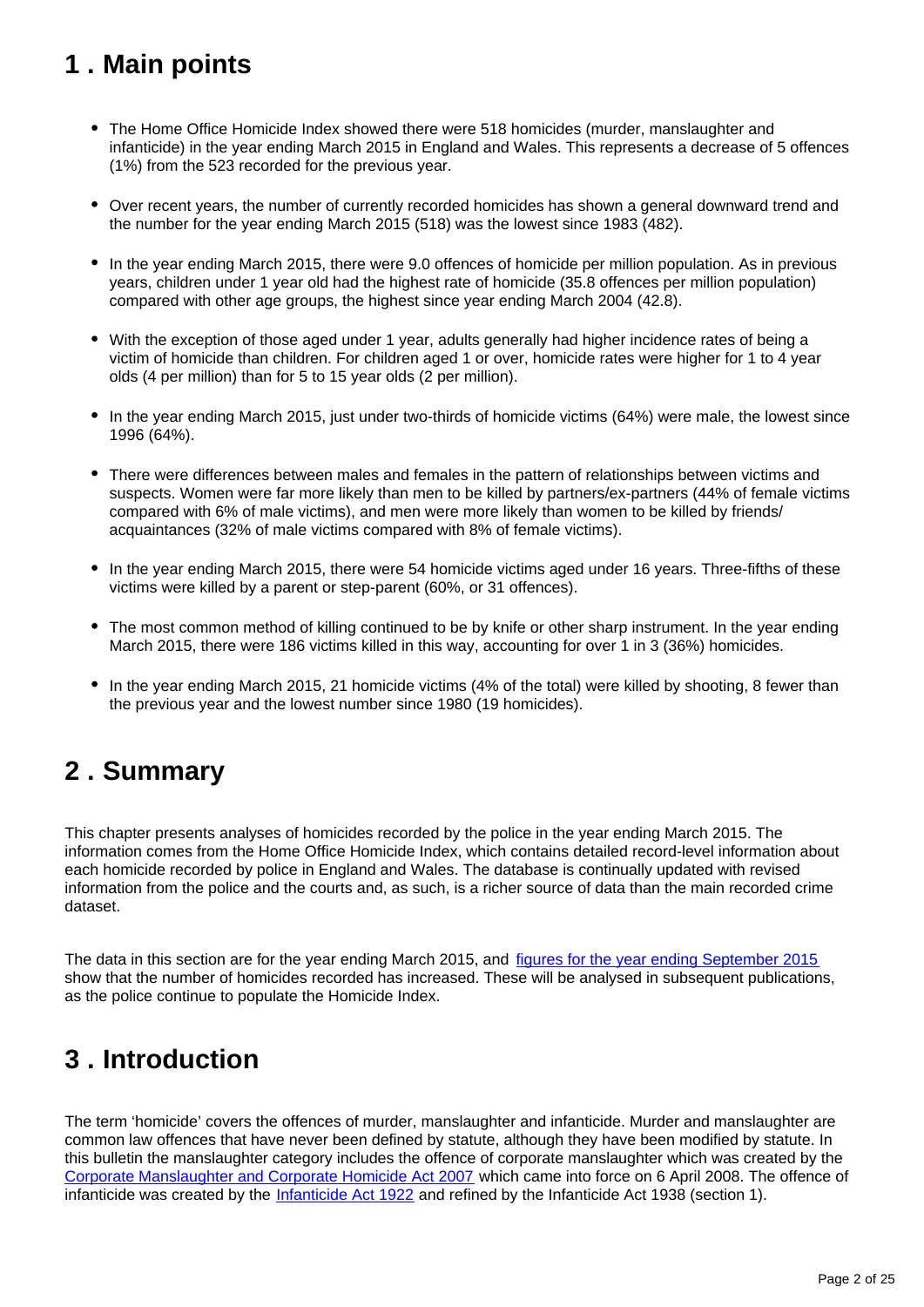Data presented in this chapter have been extracted from the Home Office Homicide Index which contains detailed record-level information about each homicide recorded by police in England and Wales. It is continually updated with revised information from the police and the courts and, as such, is a richer source of data than the main recorded crime dataset<sup>1</sup>. Data presented here are therefore more accurate than the homicide figures presented in the Crime in England and Wales quarterly releases<sup>2</sup>.

In accordance with the **[Statistics and Registration Service Act 2007](http://www.legislation.gov.uk/ukpga/2007/18/contents)**, statistics based on police recorded crime data (including figures from the Homicide Index) have been assessed against the Code of Practice for Official Statistics and found not to meet the required standard for designation as National Statistics. The full assessment report can be found on the [UK Statistics Authority website.](https://www.statisticsauthority.gov.uk/publication/statistics-on-crime-in-england-and-wales/) Further information on the interpretation of recorded crime data is provided in the [User Guide.](http://www.ons.gov.uk/ons/guide-method/method-quality/specific/crime-statistics-methodology/user-guides/index.html)

Homicide Index data are based on the year when the offence was recorded, not when the offence took place or when the case was heard in court. While in the vast majority of cases the offence will be recorded in the same year as it took place, this is not always the case. The data refer to the position as at 13 November 2015, when the Homicide Index database was 'frozen' for the purpose of analysis  $3$ . The data will change as subsequent court hearings take place or as other information is received.

Caution is needed when looking at longer-term homicide trend figures, primarily because they are based on the year in which offences are recorded by the police rather than the year in which the incidents took place. For example, the 172 homicides attributed to Dr Harold Shipman as a result of Dame Janet Smith's inquiry took place over a long period of time but were all recorded by the police during the year ending March 2003. Also, where several people are killed by the same suspect, the number of homicides counted is the total number of victims killed rather than the number of incidents. For example, the victims of the Cumbrian shootings committed by Derrick Bird on 2 June 2010 are counted as 12 homicides rather than one incident in the year ending March 2011 data.

## **Notes for introduction**

- 1. For example, when the police initially record an offence as a homicide it remains classified as such unless the police or courts decide that a lesser offence, or no offence, took place. The offence would be reclassified on the Homicide Index as 'no longer recorded' but remain in the main police recorded crime collection as a homicide.
- 2. Provisional homicide figures published in the [Crime in England and Wales, Year ending March 2015](http://www.ons.gov.uk/ons/rel/crime-stats/crime-statistics/year-ending-march-2015/index.html) release showed 533 homicides recorded in the year ending March 2014 and 534 for the year ending March 2015. The corresponding figures from the Homicide Index were 523 and 518.
- 3. The Homicide Index is continually updated with revised information from the police as investigations continue and as cases are heard by the courts. The version used for analysis does not accept updates after it is 'frozen' to ensure the data do not change during the analysis period. See Section 3.1 of the User [Guide](http://www.ons.gov.uk/ons/guide-method/method-quality/specific/crime-statistics-methodology/user-guides/index.html) for more information.

# <span id="page-2-0"></span>**4 . Offences recorded as homicide**

When the police initially record an offence as a homicide, it remains classified as such unless the police or courts decide that a lesser offence, or no offence, took place. In all, 530 deaths were initially recorded as homicides by the police in the year ending March 2015 and by 13 November 2015, 12 were no longer recorded as homicides <sup>1</sup>, giving a total of 518 offences currently recorded as homicides.

Homicides generally increased from the 1960s up to the early 2000s (the peak in the year ending March 2003 includes 172 homicides committed by Dr Harold Shipman). There has been a general downward trend since the year ending March 2003.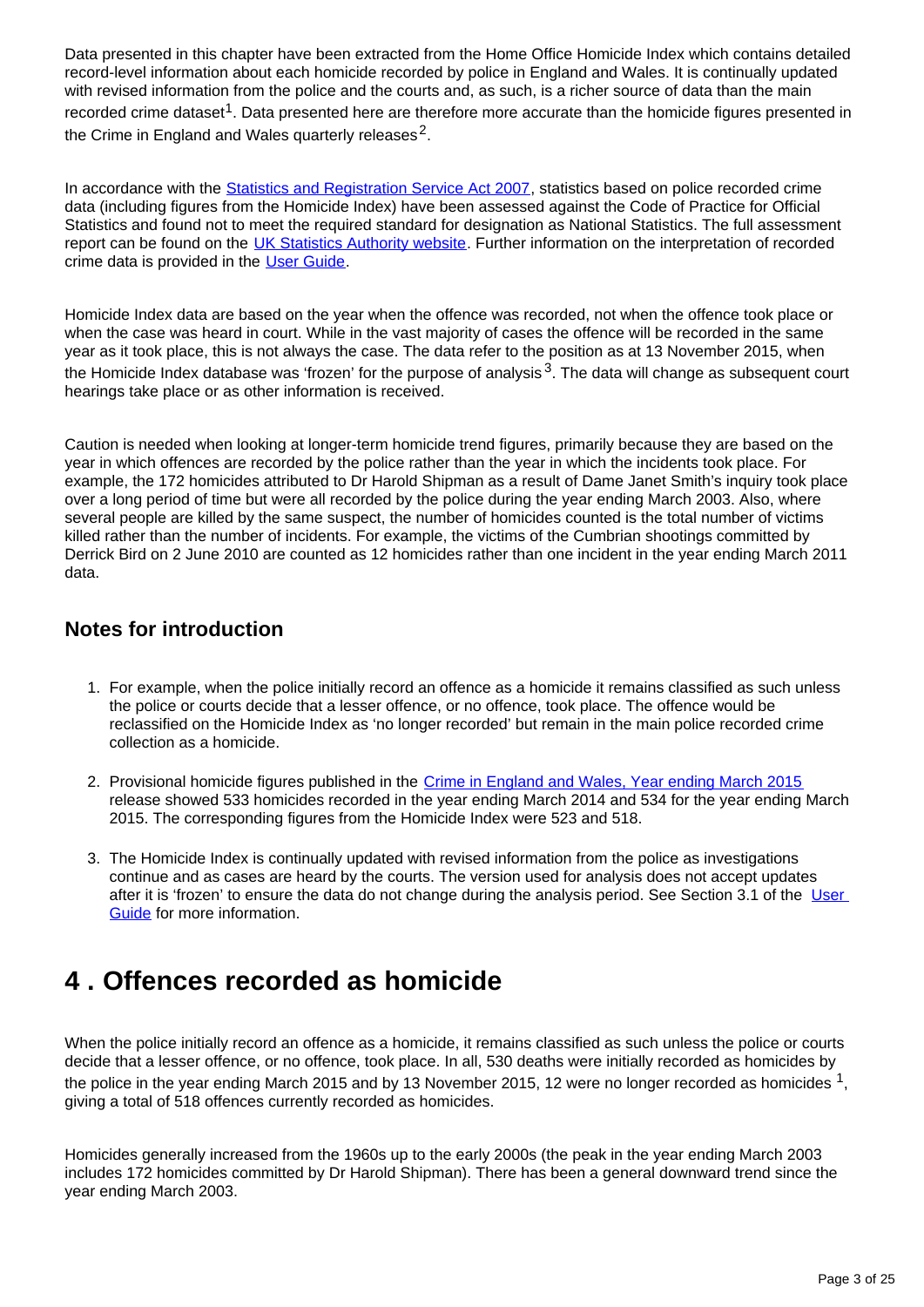The total number of offences recorded as homicide in the year ending March 2015 was 518. This represents a decrease of 5 offences (1%) from the 523 recorded for the previous year, the lowest number since 1983, when 482 homicides were recorded.

We also published more up-to-date figures on homicide from the main recorded crime return as part of our Crime Statistics in England and Wales series. [Figures for the year ending September 2015](http://www.ons.gov.uk/ons/rel/crime-stats/crime-statistics/crime-in-england-and-wales---year-ending-september-2015/index.html) show that there were 574 homicides recorded by the police, higher than the 518 currently recorded homicides in the year ending March 2015 shown here. These figures are from different sources, but show that homicide does appear to have increased in the months following the time period that this bulletin reports on.

There were 331 male victims of homicide in the year ending March 2015, down 3% from 340 in the previous year and continuing a generally downward trend. In contrast, the number of female homicide victims increased slightly, from 183 to 186 victims (a 3% increase), although the longer- term trend is slowly downward.

To put the actual number of homicides in context, incidence rates show the volume of offences as a proportion of the resident population. The incidence rate for homicide remains relatively low, with 9.0 homicides recorded per million population during the year ending March 2015, the lowest homicide rate since the late 1970s (for example, there were 8.5 homicides per million population in 1977). If the 172 homicides committed by Harold Shipman recorded in the year ending March 2003 are excluded from the analysis, homicide rates peaked in the year ending March 2002, at 15.2 offences per million population<sup>2</sup> (Figure 2.1).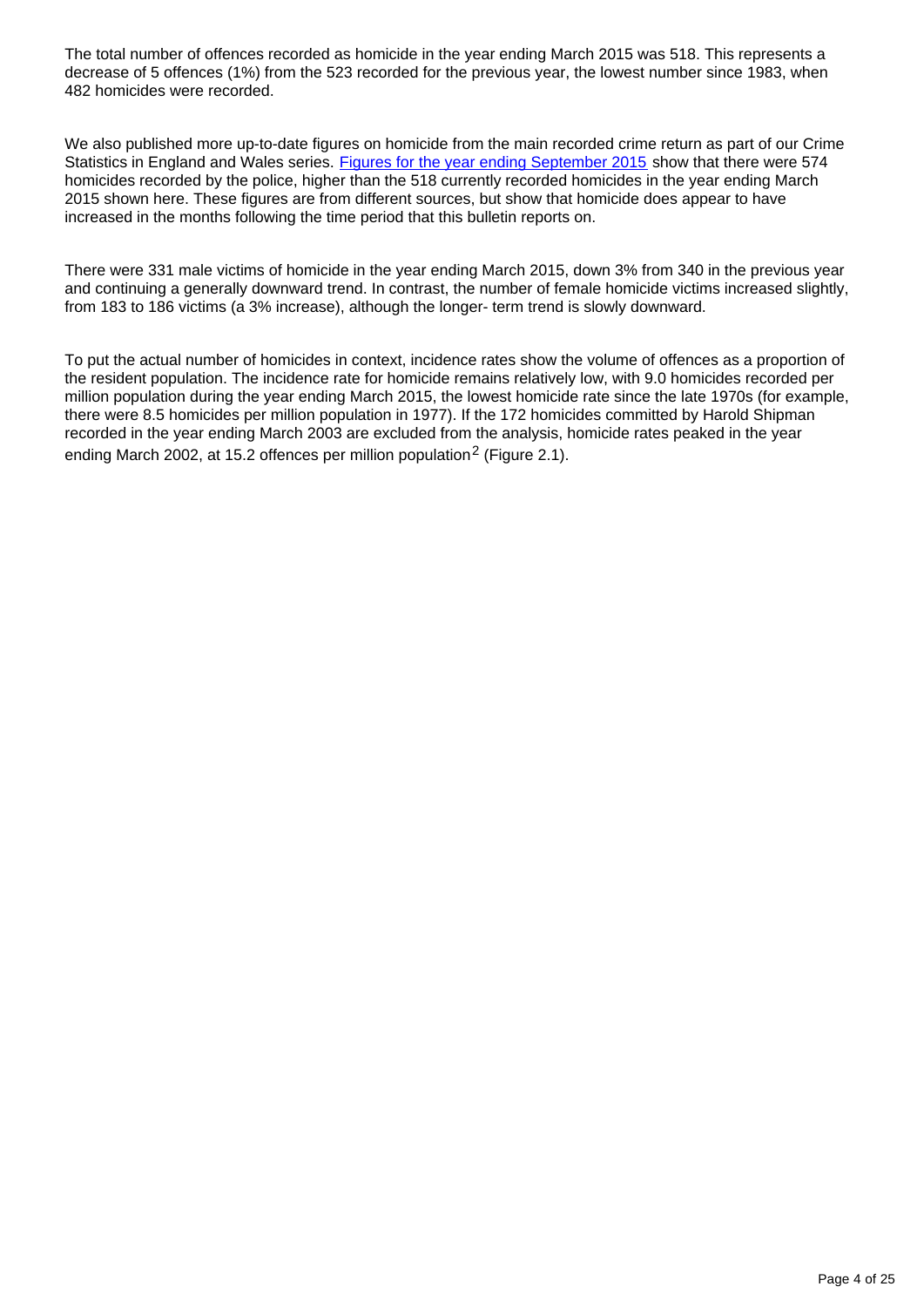### **Figure 2.1: The incidence rate per million population for homicide offences currently recorded by the police in England and Wales, year ending December 1967 to year ending March 2015**

# Figure 2.1: The incidence rate per million population for homicide offences currently recorded by the police in England and Wales, year ending December 1967 to year ending March 2015



#### **Source: Homicide Index, Home Office**

#### **Notes:**

- 1. Homicide Index data are not designated as National Statistics.
- 2. Year ending December 1987 includes 15 victims of Michael Ryan.
- 3. Year ending March 2001 includes 58 Chinese nationals who suffocated in a lorry en route into the UK.
- 4. Year ending March 2003 includes 172 victims of Dr Harold Shipman.
- 5. Year ending March 2004 includes 20 cockle pickers who drowned in Morecambe Bay.
- 6. Year ending March 2006 includes 52 victims of the 7 July London bombings.
- 7. Year ending March 2011 includes 12 victims of Derrick Bird.

Compared with most other offences, homicides are relatively low-volume events, and year-on-year variations need to be interpreted with some caution. However, an analysis of trends (discussed in 'Statistical interpretation of trends in homicides' later in this chapter) shows the reduction in homicides in recent years was statistically significant and indicates a real fall in this offence rather than merely a consequence of random year-to-year variation.

## **Notes for offences recorded as homicide**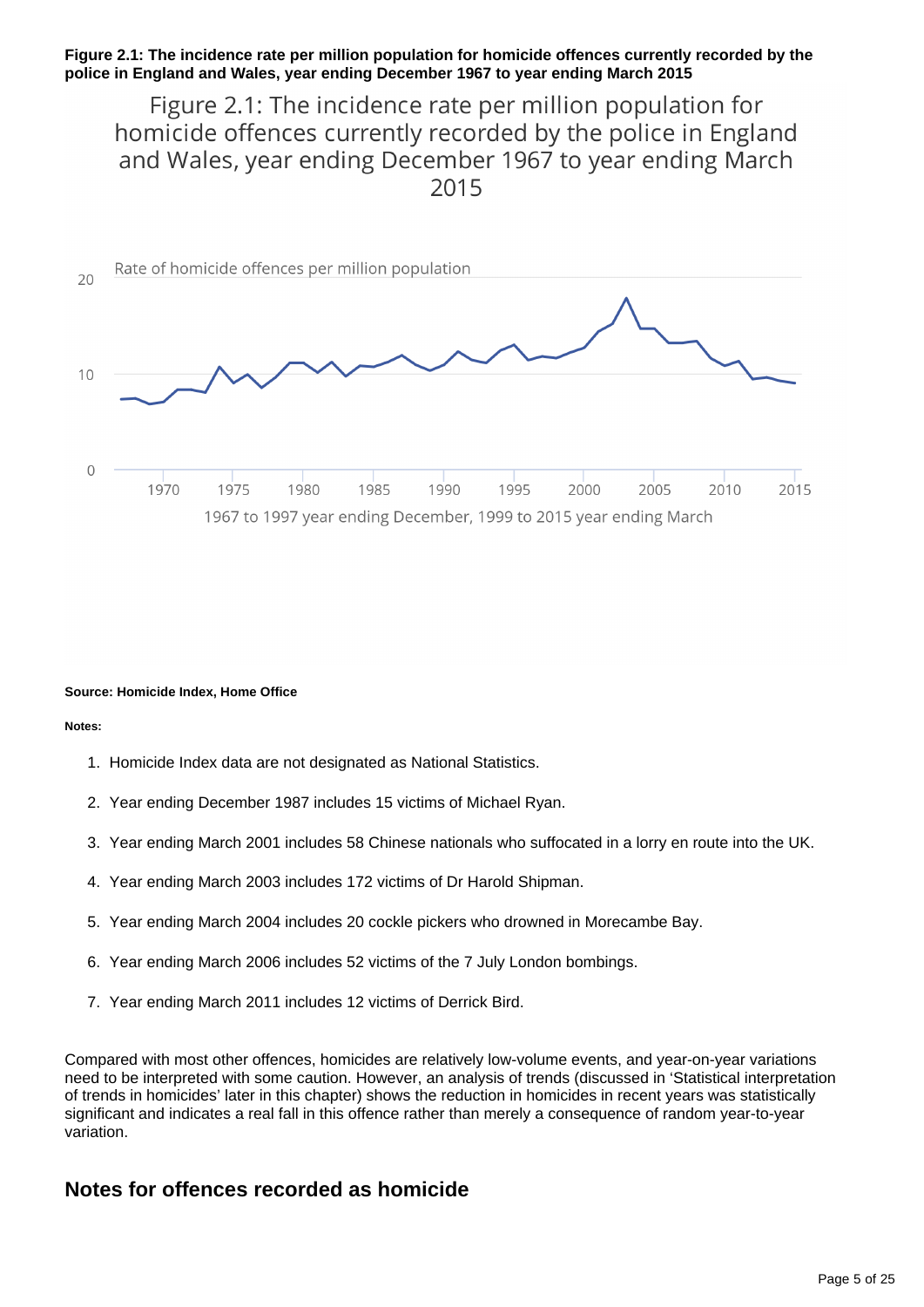- 1. For example, following further investigation the police determined that the case was a suicide not a homicide.
- 2. In the year ending March 2003, the rate of homicide was 17.9 homicides per million population. If the 172 Harold Shipman homicides recorded that year are excluded, the rate would have been 14.6 offences per million population.

# <span id="page-5-0"></span>**5 . Case outcomes**

The circumstances surrounding a homicide may be complex and it can take time for cases to pass through the criminal justice system (CJS). Due to this, the percentage of homicides recorded in the year ending March 2015 (and, to a lesser extent, those recorded in earlier years) that have concluded at Crown Court is likely to show an increase when the next figures from the Homicide Index are published in 12 months' time. Conversely, the proportion of cases without suspects or with court proceedings pending is expected to decrease as police complete more investigations and as cases pass through the CJS (see 'Suspects' section within this chapter for further details).

Where there are multiple suspects in a homicide case they are categorised in the Homicide Index as either the principal or a secondary suspect. There is only ever 1 principal suspect per homicide victim. If there is any conviction information available then the suspect with the longest sentence or most serious conviction is determined to be the principal suspect. In the absence of any court outcome, the principal suspect is either the person considered by the police to be the most involved in the homicide or the suspect with the closest relationship to the victim.

As more than 1 person can be convicted for a single homicide, the number of people convicted will not necessarily be the same as the number of victims recorded. However, if the outcome of only the principal suspect in each case is examined (that is, 1 suspect per victim), this can provide a more direct comparison to the case outcome of each homicide.

Of the 518 cases currently recorded as homicide in the year ending March 2015, data on the case outcomes of the principal suspects at 13 November 2015 showed ([Appendix Table 2.02](https://www.ons.gov.uk/peoplepopulationandcommunity/crimeandjustice/datasets/appendixtablesfocusonviolentcrimeandsexualoffences)):

- court proceedings had resulted in homicide convictions in 198 cases (38%)
- court proceedings were pending for 173 cases (33%)
- proceedings had been discontinued or not initiated or all suspects had been acquitted in 18 cases (3%)
- suspects had committed suicide in 28 cases (5%)
- no suspects had been charged in connection with 99 cases (19%)

These figures are similar to those published last year for the [year ending March 2014](http://www.ons.gov.uk/ons/rel/crime-stats/crime-statistics/focus-on-violent-crime-and-sexual-offences--2013-14/index.html), with the exception of cases with no suspects (13%). Analysis of homicide suspects is included in the 'Suspects' section of this chapter.

# <span id="page-5-1"></span>**6 . Victims**

In the year ending March 2015, just under two-thirds of homicide victims were male (64%, 331 victims) and onethird were female (36%, 186 victims). The proportion of victims that were male was slightly lower than in previous years (68 to 69% of victims were male in the previous 5 years), and the lowest since 1996  $1$  (64%). Among the 25 victims aged under 1 year old, 64% were male, a higher percentage than in previous years.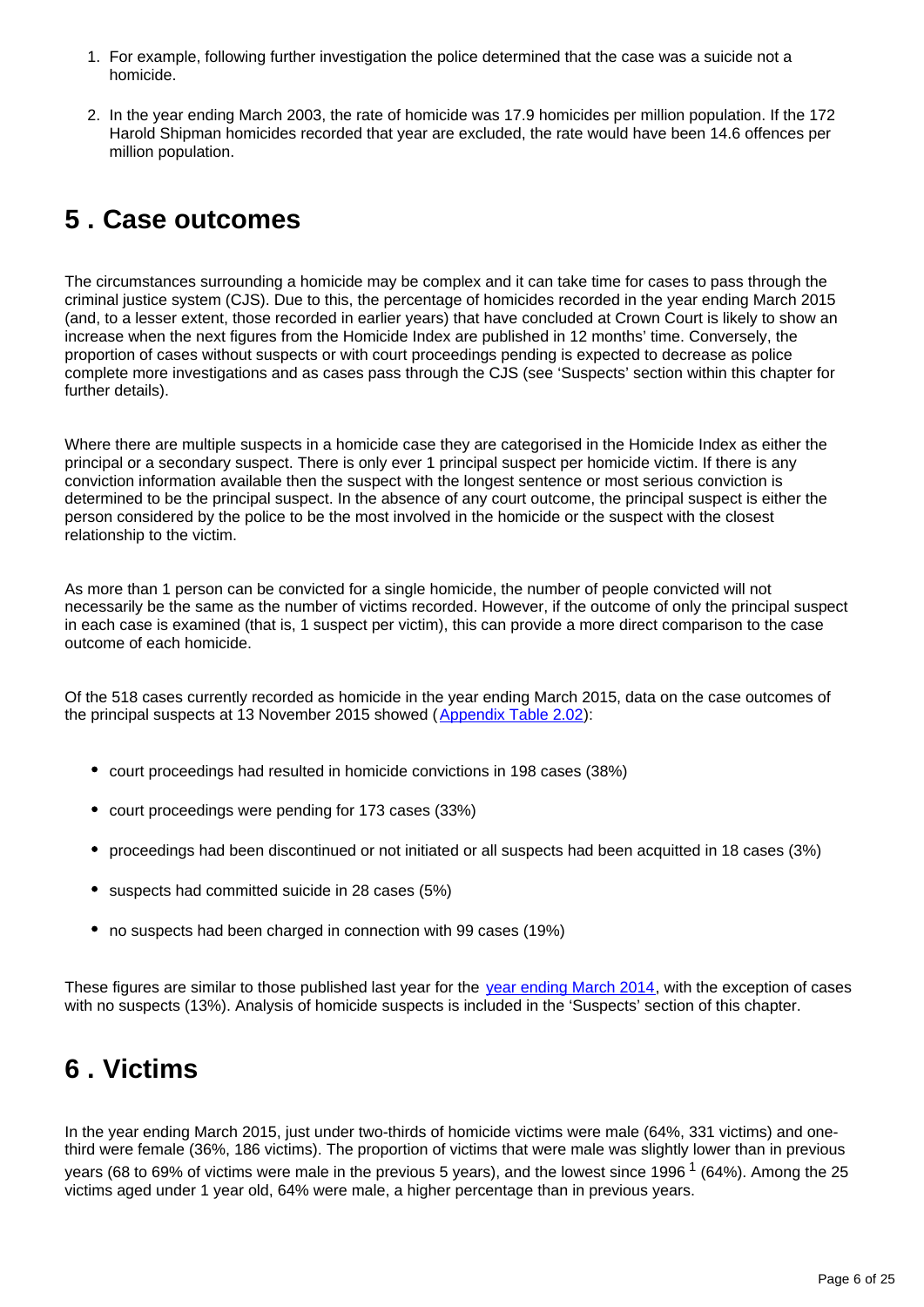Although there was a small decrease in the number of male victims in the year ending March 2015 compared with the previous year (down from 340 to 331; a 3% fall) and the number of female victims increased slightly from 183 to 186 (2%), the general trend remained flat (Figure 2.2).

In the year ending March 2015, the homicide rate for males (11.7 per million population) was almost twice that for females (6.4 per million population). The homicide rate has consistently been higher for males than for females, although the difference between the rates for men and women is much smaller than it used to be (Appendix Table [2.03](https://www.ons.gov.uk/peoplepopulationandcommunity/crimeandjustice/datasets/appendixtablesfocusonviolentcrimeandsexualoffences)). It should be noted that the nature of homicides differs between men and women, as discussed in the ' Relationship between victim and principal suspect' section of this chapter.

### **Figure 2.2: Homicide offences currently recorded by the police in England and Wales by sex of victim, year ending March 1997 to year ending March 2015**

Figure 2.2: Homicide offences currently recorded by the police in England and Wales by sex of victim, year ending March 1997 to year ending March 2015



#### **Source: Homicide Index, Home Office**

#### **Notes:**

- 1. Homicide Index data are not designated as National Statistics.
- 2. Year ending March 2003 includes 42 male and 130 female victims of Dr Harold Shipman.
- 3. Year ending March 2012 includes 1 victim with unknown gender
- 4. Year ending March 2015 includes 1 victim with unknown gender.

## **Notes for victims**

1. Excluding year ending March 2003 which included 42 male and 130 female victims of Dr Harold Shipman.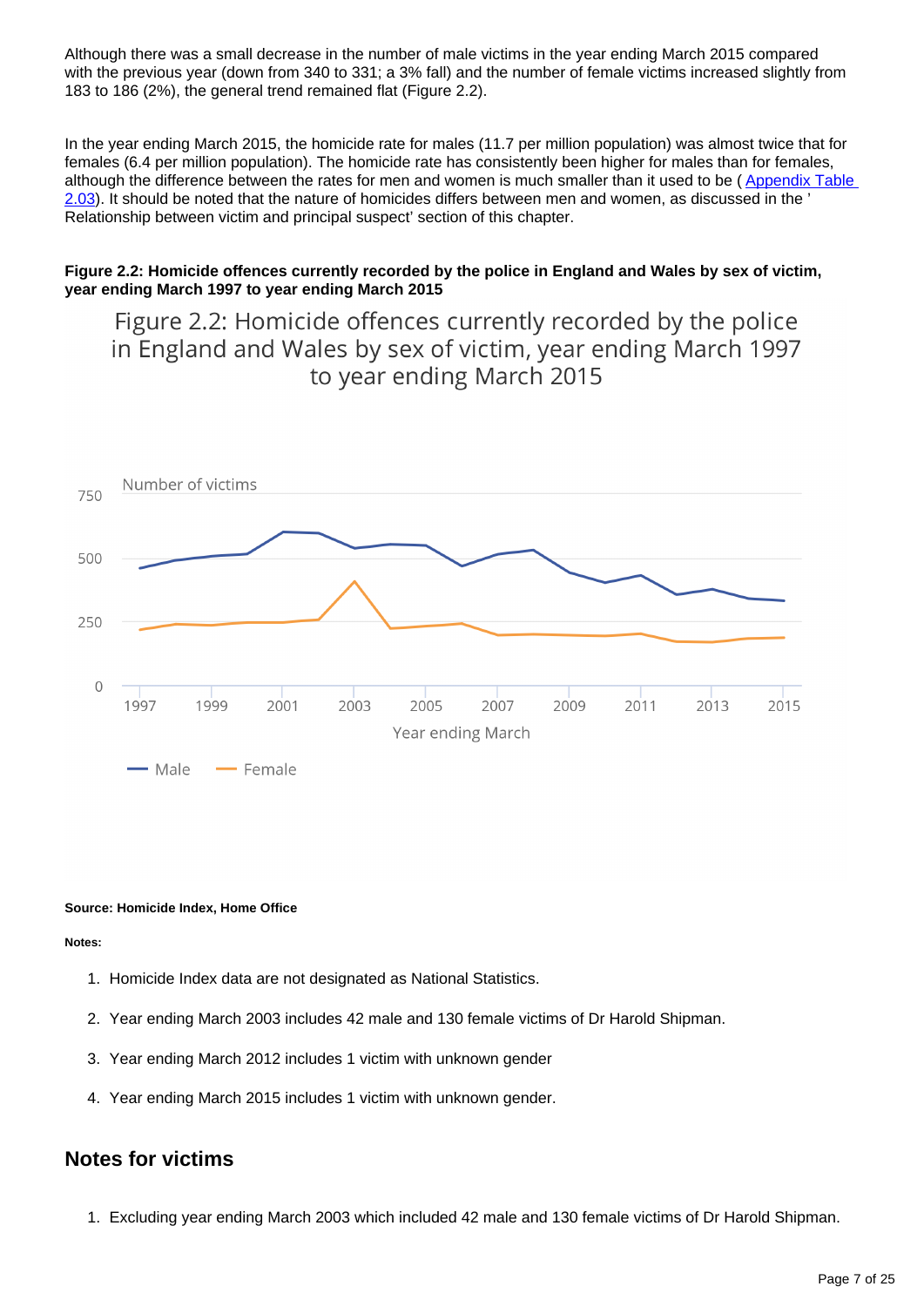# <span id="page-7-0"></span>**7 . Method of killing**

As in previous years, the most common method of killing for both male and female victims was by a knife or other sharp instrument, with 186 such homicides (36% of the total) recorded in the year ending March 2015 compared with 204 (39%) in the previous year ([Appendix Table 2.04\)](https://www.ons.gov.uk/peoplepopulationandcommunity/crimeandjustice/datasets/appendixtablesfocusonviolentcrimeandsexualoffences). This is the lowest number of homicides by knife or sharp instrument since 1993 (182). Although the absolute number of homicides committed by knives or sharp instruments has fallen over recent years, the proportion of homicides committed by this method has only fluctuated slightly from year-to-year as there has been a general downward trend in all homicides.

The second most common method of killing was 'kicking or hitting without a weapon', accounting for 95 homicides (18% of the total), a proportion that has remained roughly a fifth over the last decade. The majority (87%) of those killed in this way were male victims.

Twenty-one homicide victims were killed by shooting, 8 fewer than the previous year and the lowest number since 1980 (19 homicides).

Similar proportions of male and female victims were killed by a sharp instrument or by a blunt instrument but there were differences in other methods between the sexes. For example, while hitting and kicking without a weapon was the second most common method for male victims, for female victims it was strangulation or asphyxiation (34 homicides in the year ending March 2015; 18% of female homicides). Differences in methods of killing by sex of victim are likely to reflect differences in victim/suspect relationships as discussed below (Figure 2.3).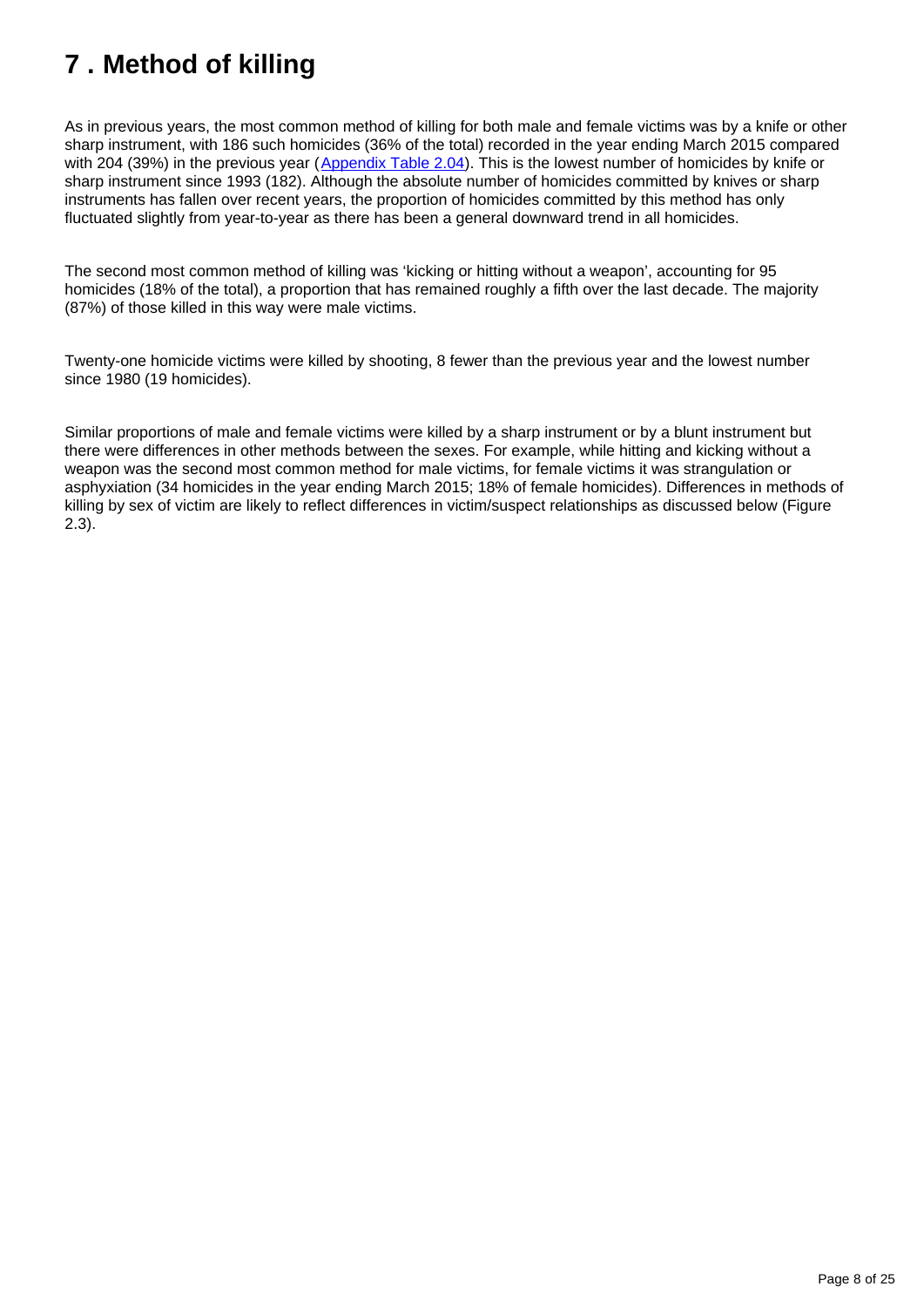### **Figure 2.3: Offences currently recorded as homicide by apparent method of killing and sex of victim, year ending March 2015**

#### **England and Wales**

# Figure 2.3: Offences currently recorded as homicide by apparent method of killing and sex of victim, year ending **March 2015**



**England and Wales** 

#### **Source: Homicide Index, Home Office**

#### **Notes:**

- 1. Homicide Index data are not designated as National Statistics.
- 2. Includes all other apparent methods and where method is unknown.

# <span id="page-8-0"></span>**8 . Relationship between victim and principal suspect**

Data on relationship of victim to principal suspect for the year ending March 2015 show similar findings to previous years. There were differences between males and females in the pattern of relationships between victims and suspects. Female victims (68%) were more likely than male victims (52%) to have been acquainted with the principal suspect ([Appendix Table 2.05;](https://www.ons.gov.uk/peoplepopulationandcommunity/crimeandjustice/datasets/appendixtablesfocusonviolentcrimeandsexualoffences) Figure 2.4)<sup>1</sup>.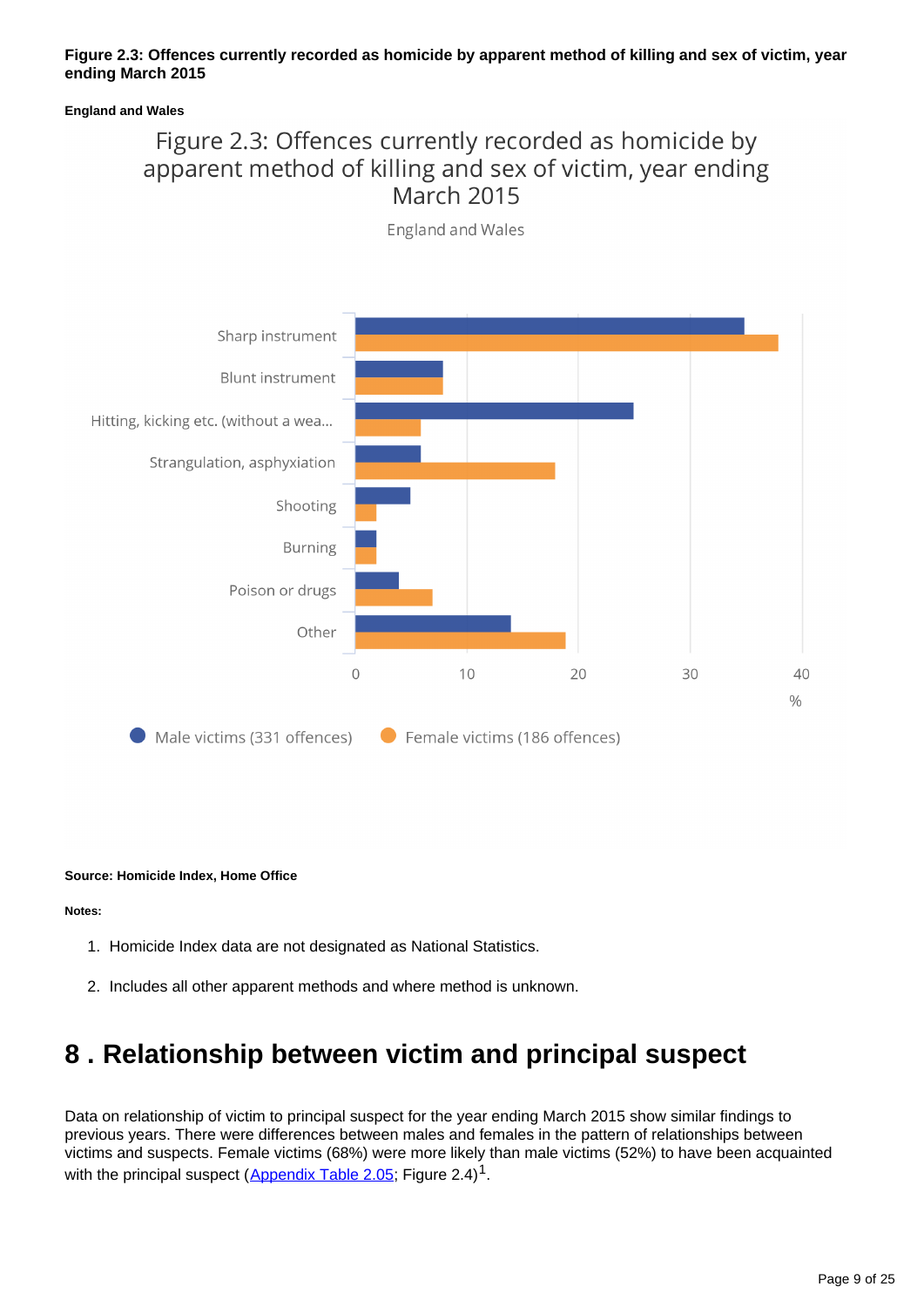In particular, women were far more likely than men to be killed by partners/ex-partners (44% of female victims compared with 6% of male victims), and men were far more likely than women to be killed by friends or acquaintances (32% of male victims and 8% of female victims) or strangers (31% of male victims compared with 12% of female victims).

## **Figure 2.4: Relationship of victim to principal suspect by sex of victim, year ending March 2015**

### **England and Wales**





**England and Wales** 

#### **Source: Homicide Index, Home Office**

#### **Notes:**

1. Homicide Index data are not designated as National Statistics.

To account for differences by age in victim relationships to principal suspect, the analysis in the next 2 sections reports on victims aged 16 and over and victims aged under 16 separately.

## **Victims aged 16 years and over**

There were large differences in the victim-suspect relationship between men and women. In the year ending March 2015, just under half (49%) of female victims aged 16 or over were killed by their partner/ex-partner  $2$  (81 offences). This is 5 percentage points lower than that found in the year ending March 2014 (54%) but broadly similar to the year ending March 2013 and continues a general downward trend since year ending March 2009.

In contrast, only 6% of male victims aged 16 or over were killed by their partner/ex-partner in the year ending March 2015 (19 offences), a percentage that is similar to previous years ([Appendix Table 2.06](https://www.ons.gov.uk/peoplepopulationandcommunity/crimeandjustice/datasets/appendixtablesfocusonviolentcrimeandsexualoffences), Figure 2.5).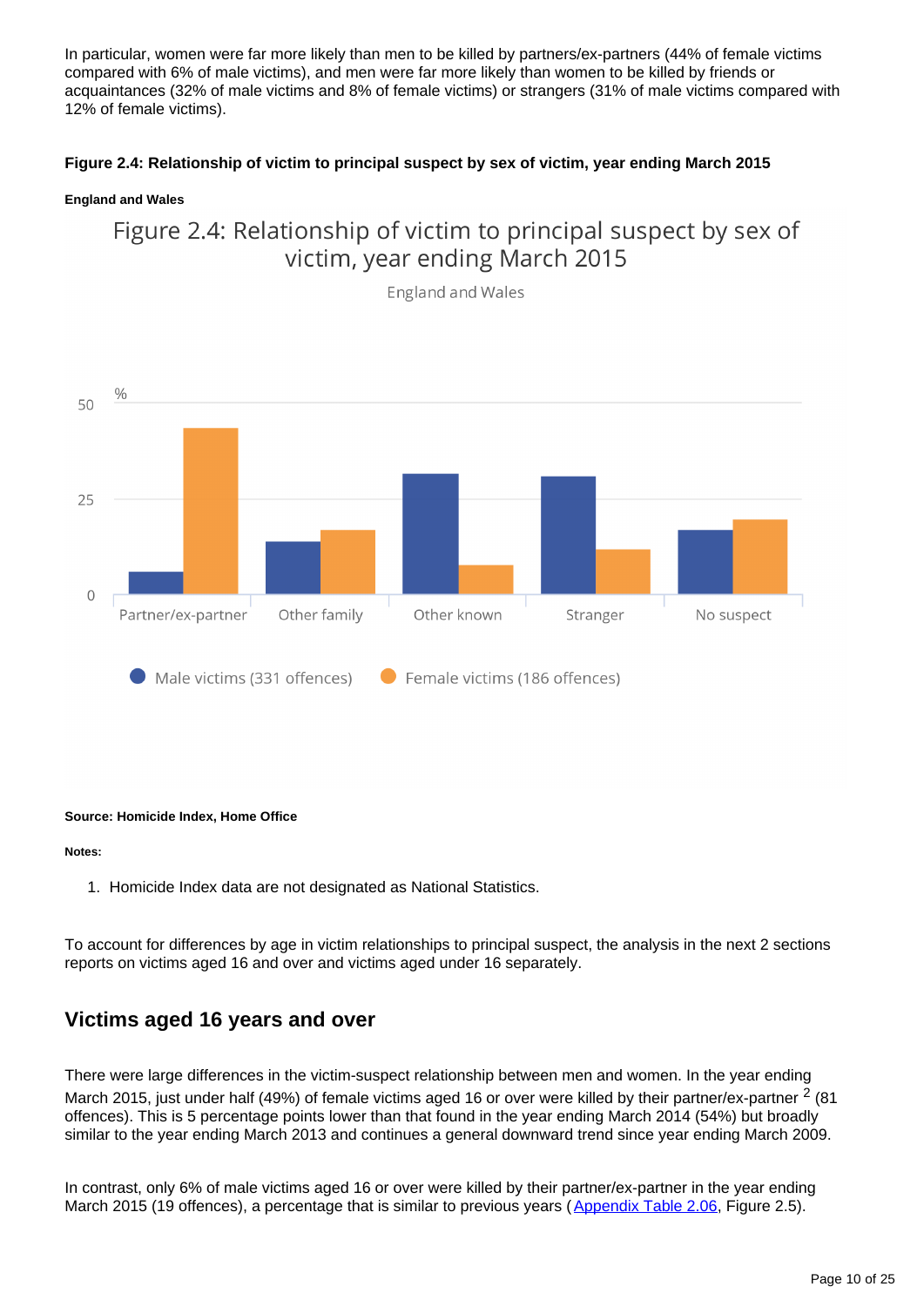## **Figure 2.5: Number of homicide victims aged 16 and over killed by partner/ex-partner, by sex of victim, year ending March 2005 to year ending March 2015**

### **England and Wales**

# Figure 2.5: Number of homicide victims aged 16 and over killed by partner/ex-partner, by sex of victim, year ending March 2005 to year ending March 2015



**England and Wales** 

### **Source: Homicide Index, Home Office**

#### **Notes:**

1. Homicide Index data are not designated as National Statistics.

Just over one-third (36%) of male victims aged 16 or over were killed by a friend/acquaintance in the year ending March 2015 (similar to that found in the year ending March 2013, 39%, but lower than the year ending March 2014 figure of 43%) although there is some fluctuation in the series. In contrast, female adult victims were less likely than men to be killed by a friend/acquaintance, at 8% of homicides in the year ending March 2015 (13 offences).

In the year ending March 2015, around 1 in 3 male victims (102 males, 34%) and around 1 in 8 female victims (21 females, 13%) aged 16 and over were killed by strangers.

## **Victims aged under 16 years**

In the year ending March 2015, there were 54 victims under 16 years of age, compared with 47 victims in the previous year.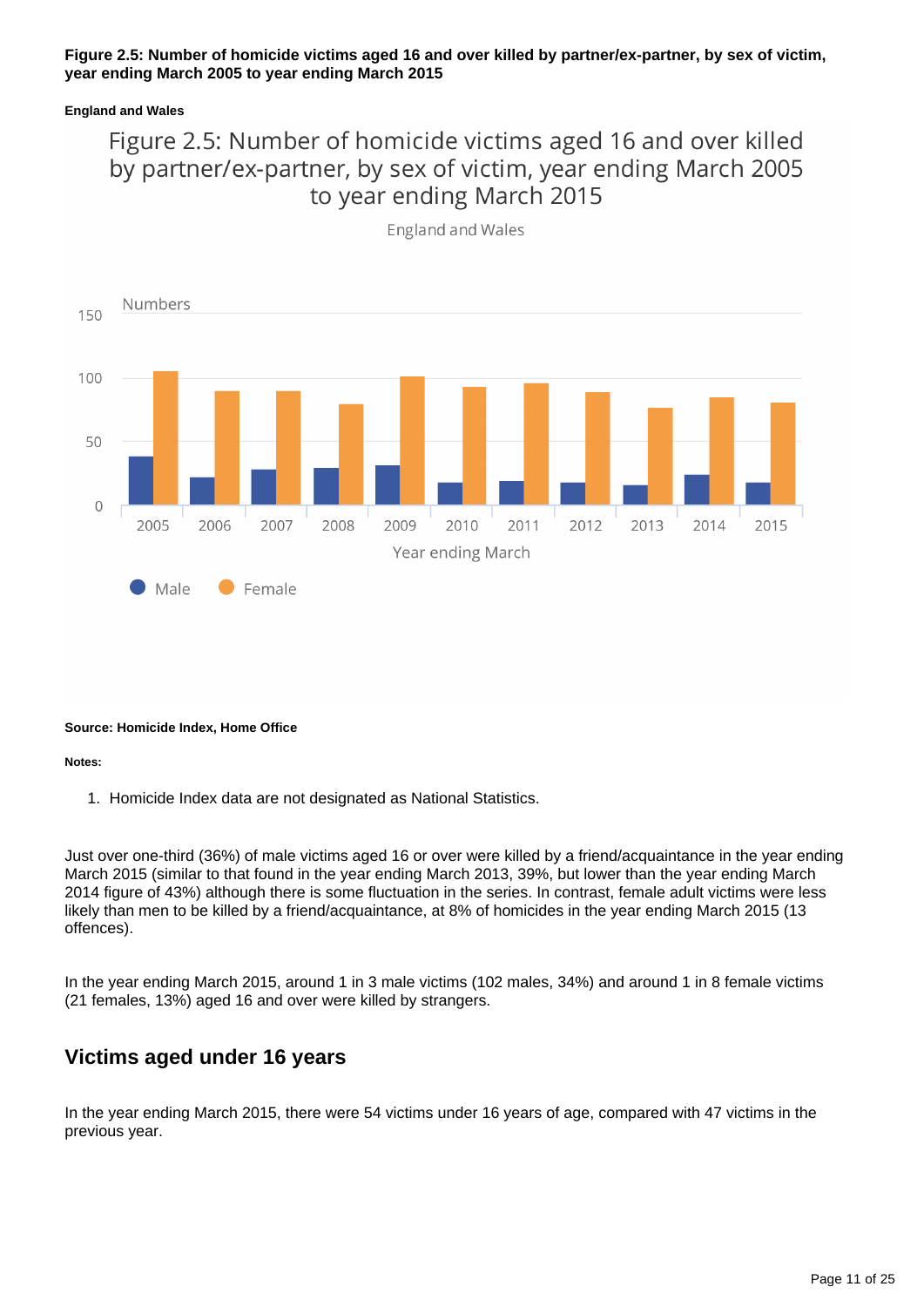Of the 518 offences currently recorded as homicide in the year ending March 2015, 10% involved victims under the age of 16, a similar proportion to the year ending March 2014 (9%, [Appendix Table 2.03](https://www.ons.gov.uk/peoplepopulationandcommunity/crimeandjustice/datasets/appendixtablesfocusonviolentcrimeandsexualoffences)). In previous years, a higher percentage of female victims were aged under 16 than male victims, but in the year ending March 2015, there was little difference in this pattern between males and females (10% of currently recorded male homicide victims and 11% of female homicide victims were aged under 16).

As in previous years, the majority of victims aged under 16 were acquainted with the principal suspect (65%, 35 offences), and in all but 4 of these cases they were killed by a parent or step-parent (Figure 2.6).

Proportionally few homicides of those aged under 16 are committed by strangers. The victim was known to have been killed by a stranger in 3 offences in the year ending March 2015 (6%). This has varied between 1 and 9 offences in each year over the last decade.

As of 13 November 2015, there were 16 victims aged under 16 (30%) for whom no suspect had been identified, a higher proportion than among adult victims (17%). This number is likely to fall as police investigations continue  $^3$ .

## **Figure 2.6: Victims under 16 years of age, by relationship of victim to principal suspect, year ending March 2013 to year ending March 2015**

### **England and Wales**

Figure 2.6: Victims under 16 years of age, by relationship of victim to principal suspect, year ending March 2013 to year ending March 2015



**England and Wales** 

### **Source: Homicide Index, Home Office**

**Notes:**

- 1. Homicide Index data are not designated as National Statistics.
- 2. Figures are likely to change as cases progress through the courts and more information becomes available.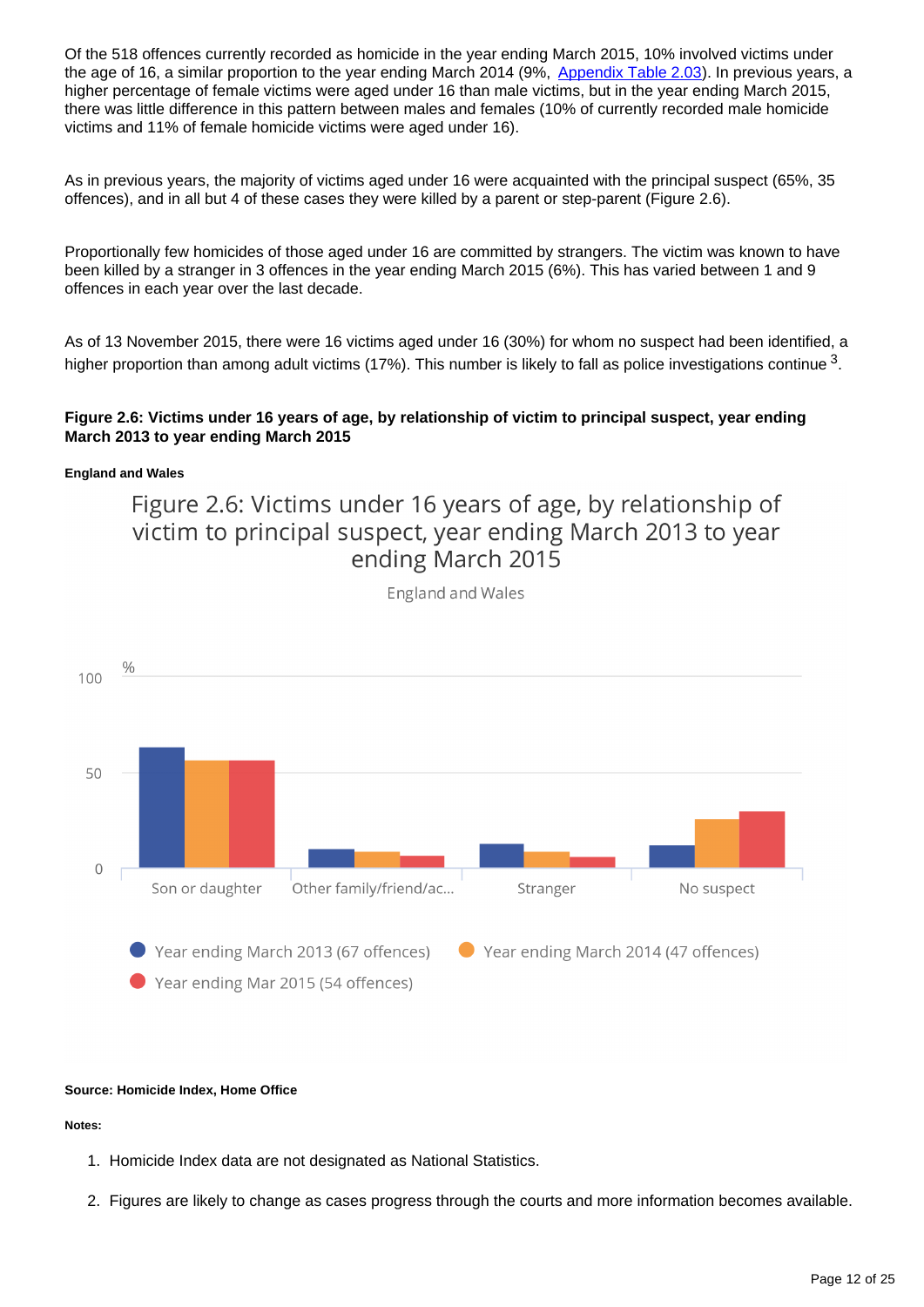## **Notes for relationship between victim and principal suspect**

- 1. The relationship between victim and principal suspect is not always known and, for the purposes of this analysis, such cases have been included in the 'stranger' category. Stranger category includes: business associate, police/prison officer killed in the course of duty, stranger (terrorist/contract killing and other) and where there is insufficient information about the suspect to determine relationship to victim.
- 2. Partner/ex-partner includes the sub-categories 'spouse, cohabiting partner, boyfriend/girlfriend, ex-spouse /ex-cohabiting partner/ex-boyfriend/girlfriend, adulterous relationship, lover's spouse or emotional rival'.
- 3. For example, Table 2.07 in the [year ending March 2014](http://www.ons.gov.uk/ons/rel/crime-stats/crime-statistics/focus-on-violent-crime-and-sexual-offences--2013-14/index.html) release showed that for homicides of victims aged under 16 recorded in the year ending March 2014, there were 15 for whom there was no suspect. This had fallen to 12 by the time the Homicide Index was frozen for analysis on 13 November 2015. ( [Appendix Table](https://www.ons.gov.uk/peoplepopulationandcommunity/crimeandjustice/datasets/appendixtablesfocusonviolentcrimeandsexualoffences)  [2.07](https://www.ons.gov.uk/peoplepopulationandcommunity/crimeandjustice/datasets/appendixtablesfocusonviolentcrimeandsexualoffences)).

# <span id="page-12-0"></span>**9 . Circumstances of the homicides**

About a half (48%, or 247 offences) of all homicide cases in the year ending March 2015 resulted from a quarrel, a revenge attack or a loss of temper. This proportion was higher where the principal suspect was known to the victim (59%), compared with when the suspect was unknown to the victim (33%). A further 7% (35 offences) were attributed to irrational acts<sup>1</sup> and 4% of homicides (19 offences) occurred during furtherance of theft or gain. As at 13 November 2015, the apparent circumstances were not known for 17% of homicides (87 offences) recorded in the year ending March 2015 ([Appendix Table 2.08\)](https://www.ons.gov.uk/peoplepopulationandcommunity/crimeandjustice/datasets/appendixtablesfocusonviolentcrimeandsexualoffences). This figure is likely to decrease as the police carry out further investigations.

## **Notes for circumstances of the homicides**

1. These figures for irrational acts do not account for all homicides committed by mentally disturbed people, as offences with an apparent motive (for example, during a quarrel or robbery) are instead included under the respective circumstance. Higher overall totals for homicides committed by mentally disturbed people are quoted elsewhere (National Confidential Inquiry into Suicide and Homicide by People with Mental Illness).

# <span id="page-12-1"></span>**10 . Location of the homicides**

Over a half (56%, or 289 offences) of all homicide cases in the year ending March 2015 occurred in a house or a dwelling. Around a fifth (19% of homicides, 96 offences) occurred in a street, footpath or alleyway and 6% took place in an open outdoor area (33 offences) $^1$ .

The pattern was different for males and females, reflecting differing victim-suspect relationships (Appendix Table [2.09](https://www.ons.gov.uk/peoplepopulationandcommunity/crimeandjustice/datasets/appendixtablesfocusonviolentcrimeandsexualoffences), Figure 2.7). The majority of female homicides (82%, 152 offences) took place in or around a house or dwelling or residential home compared with 49% of male homicides (161 offences). A quarter of male homicides took place in a street, path or alleyway (82 offences) compared with only 8% of female homicides (14 offences).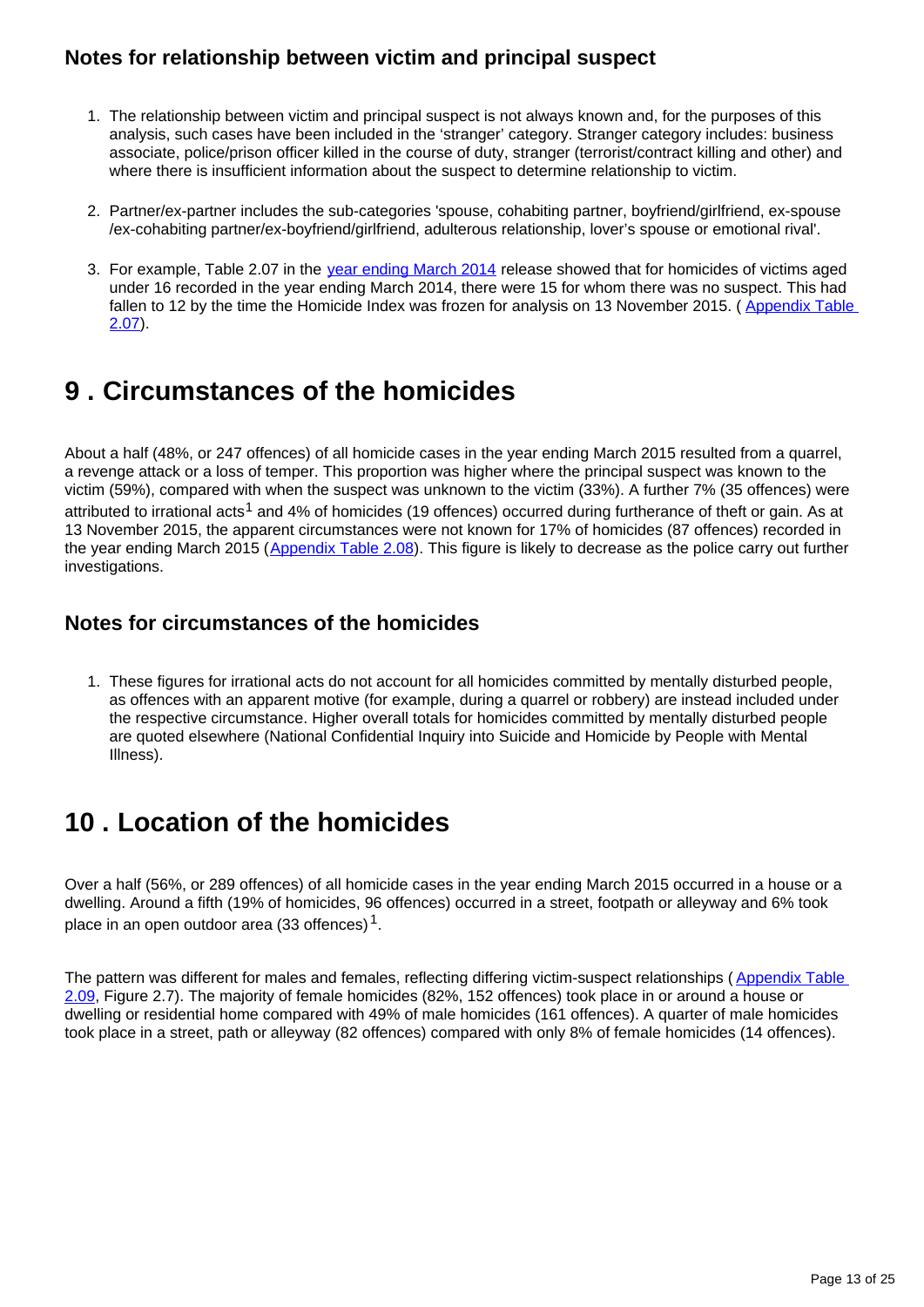## **Figure 2.7: Offences currently recorded as homicide by location of homicide and sex of victim, year ending March 2015**

### **England and Wales**

# Figure 2.7: Offences currently recorded as homicide by location of homicide and sex of victim, year ending March 2015



England and Wales

### **Source: Homicide Index, Home Office**

#### **Notes:**

- 1. Homicide Index data are not designated as National Statistics.
- 2. 'House, dwelling (in and around)' includes residential homes.
- 3. 'Other' includes all other locations including unknown.

## **Notes for location of the homicides**

1. 'Open outdoor area' here includes the category from the Homicide Index and car parks.

# <span id="page-13-0"></span>**11 . Focus on domestic homicides**

This section looks in more detail at the characteristics of the victims of domestic homicides. 'Domestic' on the Homicide Index includes the following categories: spouse, cohabiting partner, boyfriend/girlfriend, ex-spouse/excohabiting partner/ex-boyfriend/girlfriend, adulterous relationship, lover's spouse, emotional rival <sup>1</sup>, son/daughter or parent (including step and adopted relationships), brother/sister and other relatives.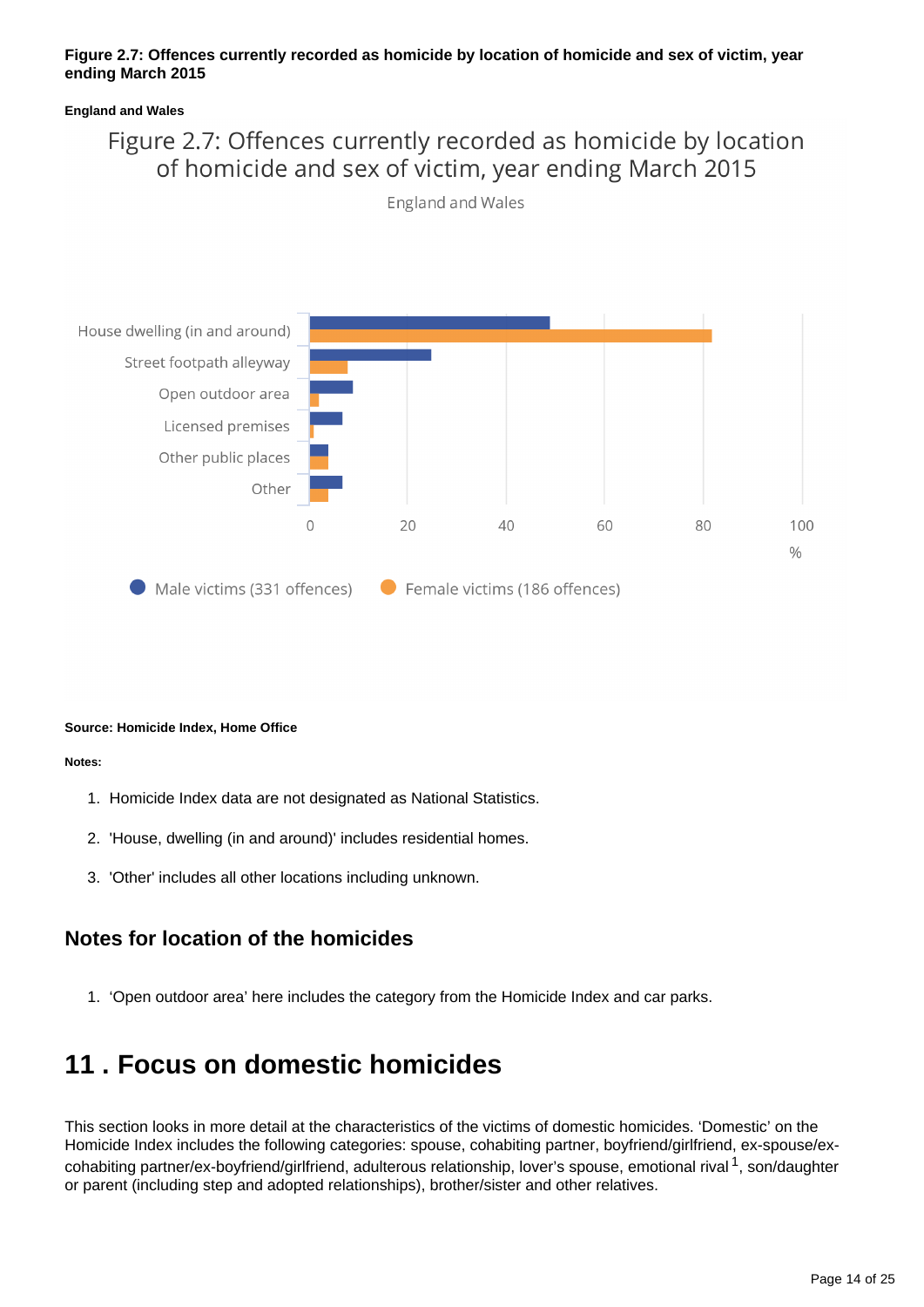Due to the relatively low volume of homicides there can be considerable year-to-year variability, and so this analysis combines data for a 3-year period (year ending March 2013 to year ending March 2015) to provide more robust results. Figures in this section are compared with homicides where the relationship was not 'domestic', and excludes those aged under 16 years old.

There was little difference in the average age of domestic homicide victims by sex, with the average age for males being 47 and for females 46. However, male victims of domestic homicides were slightly older on average than non-domestic male homicide victims (47 compared with 39 years old). In contrast, female victims of domestic homicides were on average the same age as female non-domestic homicide victims (both 46 years old) [\(Appendix Table 2.10\)](https://www.ons.gov.uk/peoplepopulationandcommunity/crimeandjustice/datasets/appendixtablesfocusonviolentcrimeandsexualoffences).

Over three-quarters (77%) of female domestic homicide victims were killed by a partner/ex-partner, with the remaining 23% killed by a family member. For male homicides, there was a much more even split, with around a half (51%) of victims killed by a partner/ex-partner and the other half (49%) killed by a family member.

Male victims of domestic homicides were more likely to be White (84%) than male victims of non-domestic homicides (77%). Among females, victims of domestic homicides were less likely to be White (76% compared with 86% of female victims of non-domestic homicides), and more likely to be Asian (12%, compared with 7% of female non-domestic homicide victims).

The method of killing showed a different pattern among male victims of domestic homicide compared with nondomestic male homicide victims:

- 60% of male victims of domestic homicide were killed with a sharp instrument, compared with 41% for nondomestic male victims aged 16 and over
- 12% of male victims of domestic homicide were killed by hitting or kicking without a weapon, compared with 28% of non-domestic male homicide victims aged 16 and over

The difference was less marked for women, where 45% of domestic homicide victims were killed with a sharp instrument, compared with 43% of non-domestic female homicide victims aged 16 and over. Conversely, 23% of female victims of domestic homicide were killed by strangulation (72 victims), compared with 6% (5 victims) of non-domestic female homicide victims aged 16 and over.

The majority (97%) of the female domestic homicide victims were killed by a male suspect, whereas among men, only around a third of domestic homicide victims were killed by a female suspect. Among non-domestic adult homicides, 94% of male and 89% of female victims aged 16 or over were killed by a male suspect.

## **Notes for focus on domestic homicides**

1. "Emotional rival" is defined as those instances where 2 persons come to know or meet each other through their association or knowledge of a third person, and where their emotional or sexual interest in this third person brings them into direct conflict with each other.

# <span id="page-14-0"></span>**12 . Homicide risk for different age groups**

Analysis and commentary in this section focuses on data combined from the last 3 years (the year ending March 2013 to the year ending March 2015) to allow a more detailed breakdown of age groupings, including by sex (Figure 2.8; [Appendix Table 2.11\)](https://www.ons.gov.uk/peoplepopulationandcommunity/crimeandjustice/datasets/appendixtablesfocusonviolentcrimeandsexualoffences).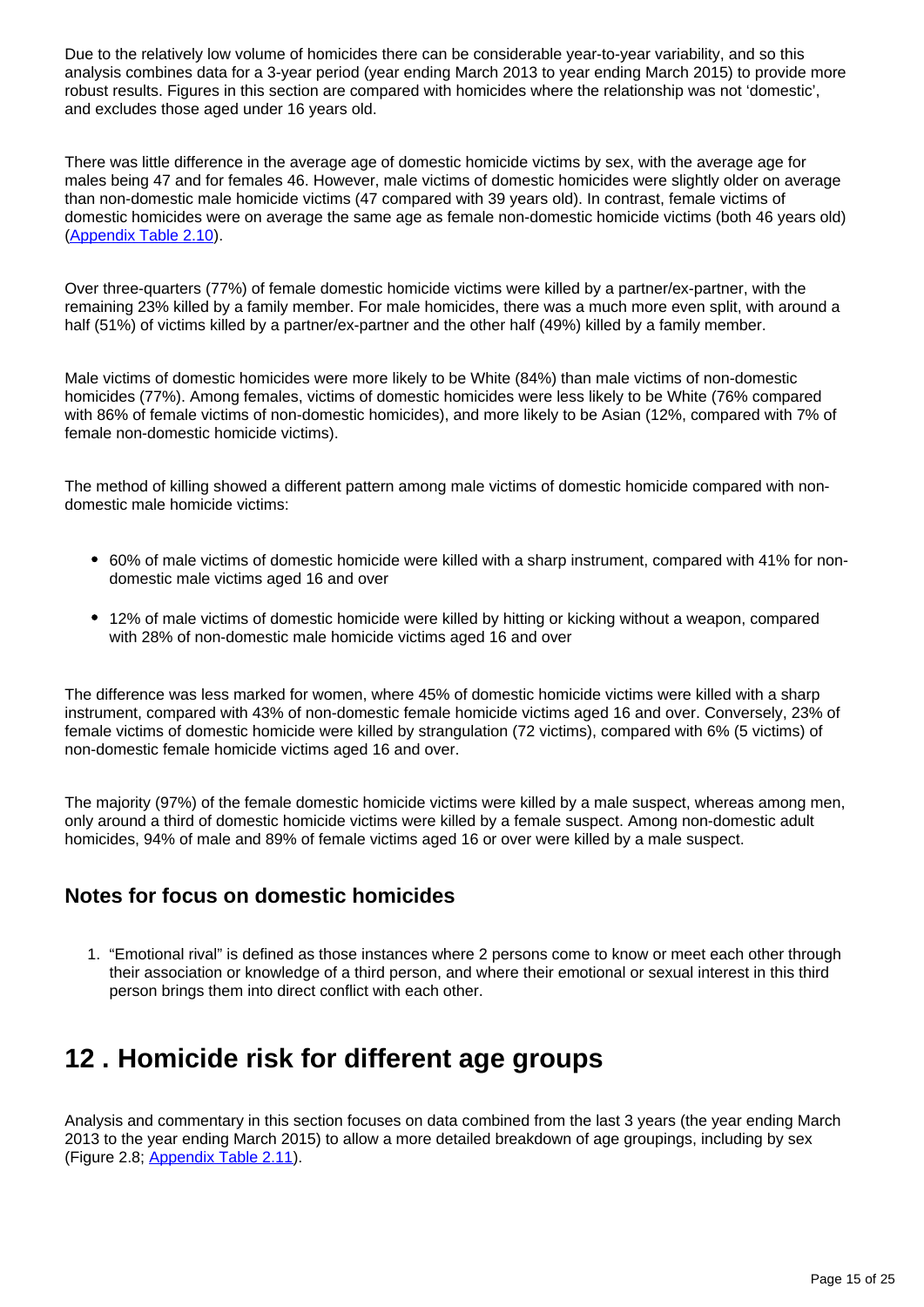Previous analysis of Homicide Index figures has consistently shown that children under the age of 1 have the highest rate of homicide per million population ([Appendix Table 2.03\)](https://www.ons.gov.uk/peoplepopulationandcommunity/crimeandjustice/datasets/appendixtablesfocusonviolentcrimeandsexualoffences) and the analysis here shows that they were disproportionately represented, accounting for 4% of homicide victims but only 1% of the population (Appendix [Table 2.11\)](https://www.ons.gov.uk/peoplepopulationandcommunity/crimeandjustice/datasets/appendixtablesfocusonviolentcrimeandsexualoffences).

Victims aged between 20 and 49 years old also formed a disproportionately large number of victims compared with the population profile, particularly so for those in the 20 to 24 years age group. While 7% of the population were aged 20 to 24, this age group accounted for 11% of homicide victims (173 victims).

The relatively high incidence rate among 20 to 24 year olds was largely due to the higher incidence rate amongst males in this age group. While 7% of the male population were aged 20 to 24, this age group accounted for 12% of male homicide victims (129 victims).

There was a disproportionately high number of female victims aged 75 and over compared with the population profile (13% of female homicide victims were aged 75 and over, whereas 9% of the female population was in this age group). Conversely, male victims were less likely to be aged 75 and over (4%) compared with the population profile (7% were in this age group).

A disproportionately small number of victims were in the age groups 5 to 9 years and 10 to 14 years. For example, while 6% of the population were aged 10 to 14 years old, this age group accounted for only 1% of homicide victims (17 victims).



## **Figure 2.8: Age and gender profile of currently recorded homicide victims compared with population, combined years, year ending March 2013 to year ending March 2015**

### **Source: Homicide Index, Home Office**

**Notes:**

1. Homicide Index data are not designated as National Statistics.

Additional analysis has previously been conducted on the ethnicity, sex, age and method of killing of victims and their inter-relationships. Differences were found in the sex and age profile and method of killing by ethnicity and the results are discussed in [Focus on Violent Crime and Sexual Offences, 2012/13](http://www.ons.gov.uk/ons/rel/crime-stats/crime-statistics/focus-on-violent-crime-and-sexual-offences--2012-13/index.html) .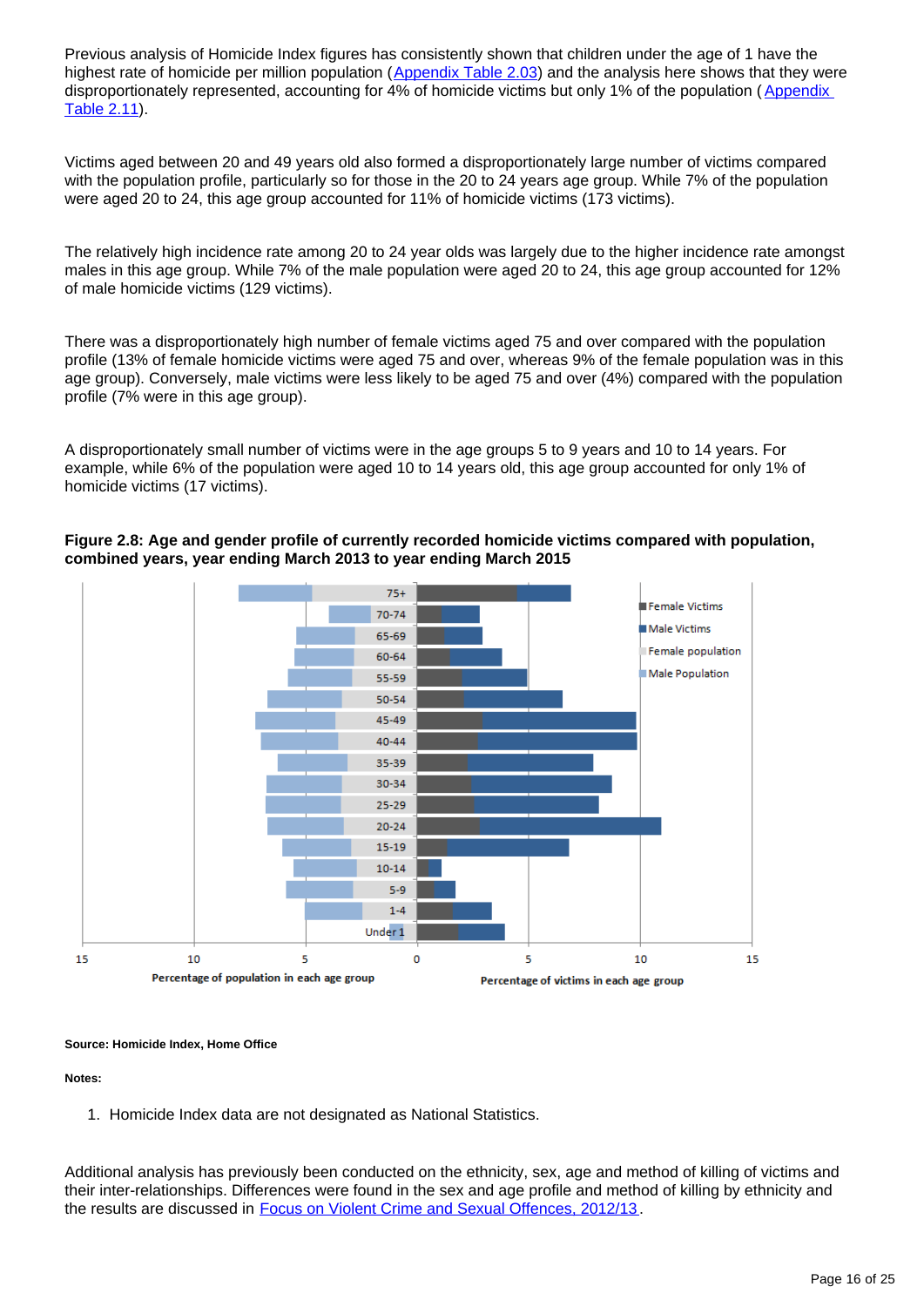# <span id="page-16-0"></span>**13 . Drug and alcohol-related homicides**

This is the first time information on drug and alcohol-related  $1$  homicides has been included in this publication. The variables used in this section have not been subject to the same level of quality assurance with police forces as other variables, and so should be used with caution. As the number of drug and alcohol-related homicides fluctuate from year to year, analysis and commentary in this section focuses on data combined from the last 3 years (the year ending March 2013 to the year ending March 2015).The section is based on all victims and suspects.

In the combined years ending March 2013 to March 2015, a third (33%) of the homicide victims were reported to have been under the influence of alcohol and/or illicit drugs<sup>2</sup> at the time of the homicide: 24% had been drinking alcohol, 3% had been taking an illicit drug, and 7% were under the influence of both. This proportion was higher among male victims (44% were under the influence of alcohol and/or illicit drugs) than female victims (14%).

Around two-fifths (39%) of homicide suspects were reported by the police to have been under the influence of alcohol and/or drugs at the time of the homicide (43% of male suspects and 27% of female suspects). Overall, 25% of homicide suspects had been drinking alcohol, 4% had been taking an illicit drug, and 10% were under the influence of both ([Appendix Table 2.12\)](https://www.ons.gov.uk/peoplepopulationandcommunity/crimeandjustice/datasets/appendixtablesfocusonviolentcrimeandsexualoffences).

There are several other drug-related fields on the Homicide Index ([Appendix Table 2.13\)](https://www.ons.gov.uk/peoplepopulationandcommunity/crimeandjustice/datasets/appendixtablesfocusonviolentcrimeandsexualoffences). Around a fifth (22%) of homicide victims were known to be drug users, and 1 in 11 (9%) were known to be drug dealers. These proportions were even higher among suspects: around a third (35%) were known to be drug users and around 1 in 7 (15%) were known to be drug dealers. These proportions were generally higher among males than females.

In 4% of homicide offences, the victim and principal suspect<sup>3</sup> were both drug dealers, and in 13% of homicide offences they were both drug users (data not shown).

Suspects who were drug dealers or drug users were more likely than other suspects to shoot their victim (17% of drug dealers and 9% of drug users compared with 3% of non-dealers or non-users, data not shown).

In a small proportion of cases, the police flagged the suspects' motive as 'obtaining drugs' (3%) or 'stealing drug proceeds' (3%) ([Appendix Table 2.13\)](https://www.ons.gov.uk/peoplepopulationandcommunity/crimeandjustice/datasets/appendixtablesfocusonviolentcrimeandsexualoffences).

The proportion of homicide victims and suspects that were drug users is higher than estimates of drug use for the wider population. Figures from the [Drug Misuse, findings from the 2014 to 2015 CSEW](https://www.gov.uk/government/collections/drug-misuse-declared) publication shows that, according to the year ending March 2015 survey, 8.6% of respondents aged 16 to 59 reported any drug use in the last year.

## **Notes for drug and alcohol-related homicides**

- 1. Information on drug and alcohol use is recorded by the police from toxicology reports, witness statements and suspect's confession.
- 2. Illicit drugs include all controlled drugs (class A-C) under Schedule 2 of the Misuse of Drugs Act 1971 (and subsequent amendments).
- 3. In order to look at the victim and suspect information together, only the data for the principal suspect is used.

# <span id="page-16-1"></span>**14 . Suspects**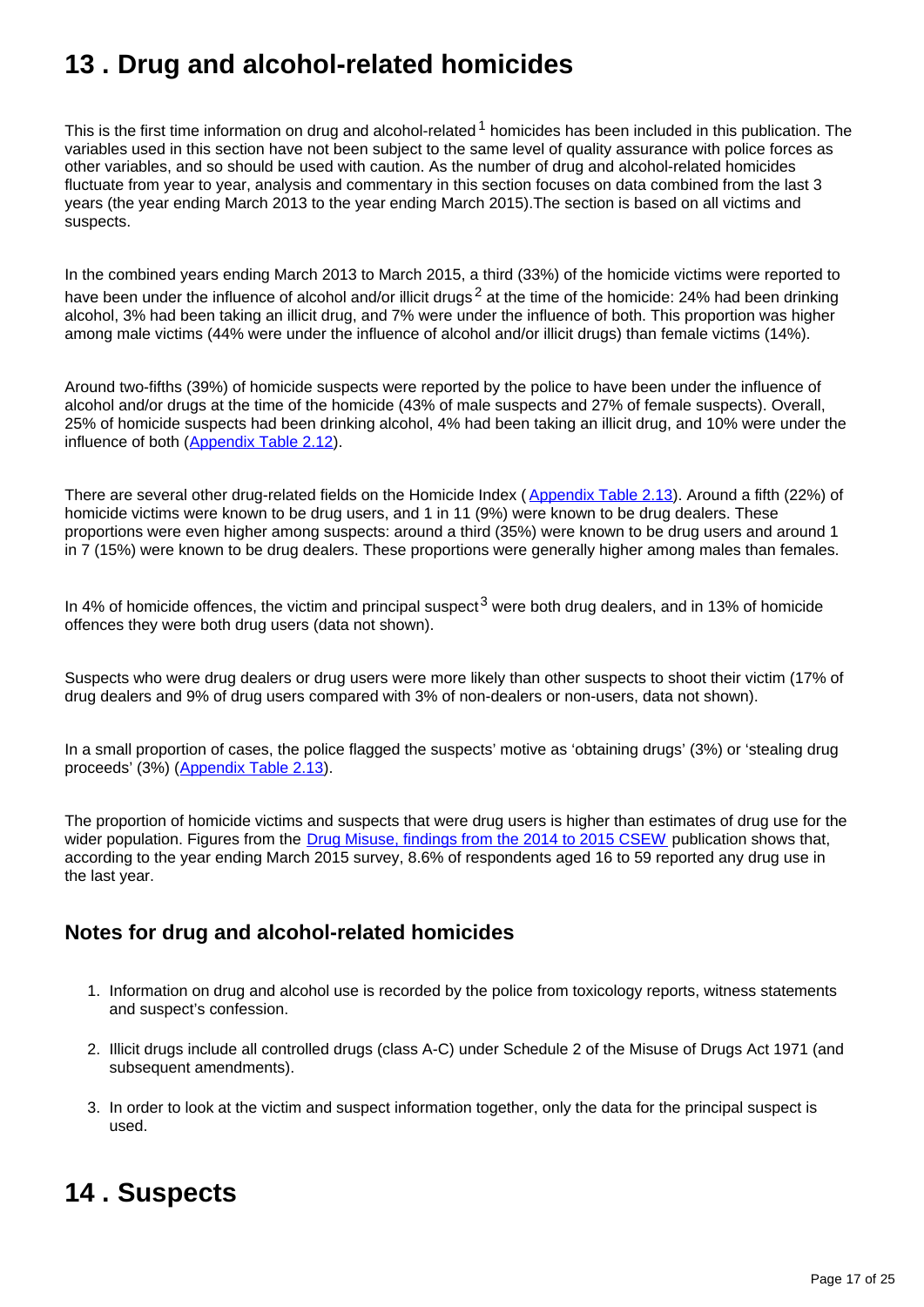## **Definition of homicide suspect**

For the purposes of the Homicide Index, a suspect in a homicide case is defined as:

(i) a person who has been arrested in respect of an offence initially classified as homicide  $1$  and charged with homicide; or

(ii) a person who is suspected by the police of having committed the offence but is known to have died or committed suicide prior to arrest/being charged

More than 1 suspect may be charged per homicide victim and in some cases no suspect is ever charged (Table 2.1). Due to this, the number of suspects is not the same as the number of offences. It should also be noted that the number of cases with no suspect will reduce as the police continue their investigations.

### **Table 2.1: Number of suspects for initially recorded homicide victims, year ending March 2013 to year ending March 2015**

### England and Wales

|                                  | Apr '12 to Mar '13 |     | Apr '13 to Mar '14 |     | Apr '14 to Mar '15 |      |
|----------------------------------|--------------------|-----|--------------------|-----|--------------------|------|
|                                  | Number             | %   | <b>Number</b>      | %   | Number             | $\%$ |
| No suspects charged              | 65                 | 9   | 57                 | 8   | 99                 | 15   |
| One                              | 354                | 49  | 361                | 49  | 330                | 50   |
| Two                              | 138                | 19  | 118                | 16  | 114                | 17   |
| Three or more                    | 169                | 23  | 207                | 28  | 114                | 17   |
| All initially recorded homicides | 726                | 100 | 743                | 100 | 657                | 100  |

### Source: Homicide Index, Home Office

Notes:

1. Homicide Index data are not designated as National Statistics

2. As at 13 November 2015; figures are subject to revision as cases are dealt with by the police and by the courts, or as further information becomes available.

In total, there were 558 suspects as at 13 November 2015 relating to the 530 homicides initially recorded in the year ending March 2015 ([Appendix Table 2.15\)](https://www.ons.gov.uk/peoplepopulationandcommunity/crimeandjustice/datasets/appendixtablesfocusonviolentcrimeandsexualoffences). Of these:

- court proceedings had concluded for 285 suspects (51% of all suspects)
- court proceedings were pending for 244 suspects (44%)
- 27 suspects had committed suicide or died (5%)
- the remaining 2 suspects had no proceedings taken on advice of the Director of Public Prosecutions

For those suspects where proceedings had concluded, 90% were male (257 suspects), 9% were female (26 suspects) and in 1% (2 cases) the homicides were corporate manslaughter (data not shown).

Among male suspects: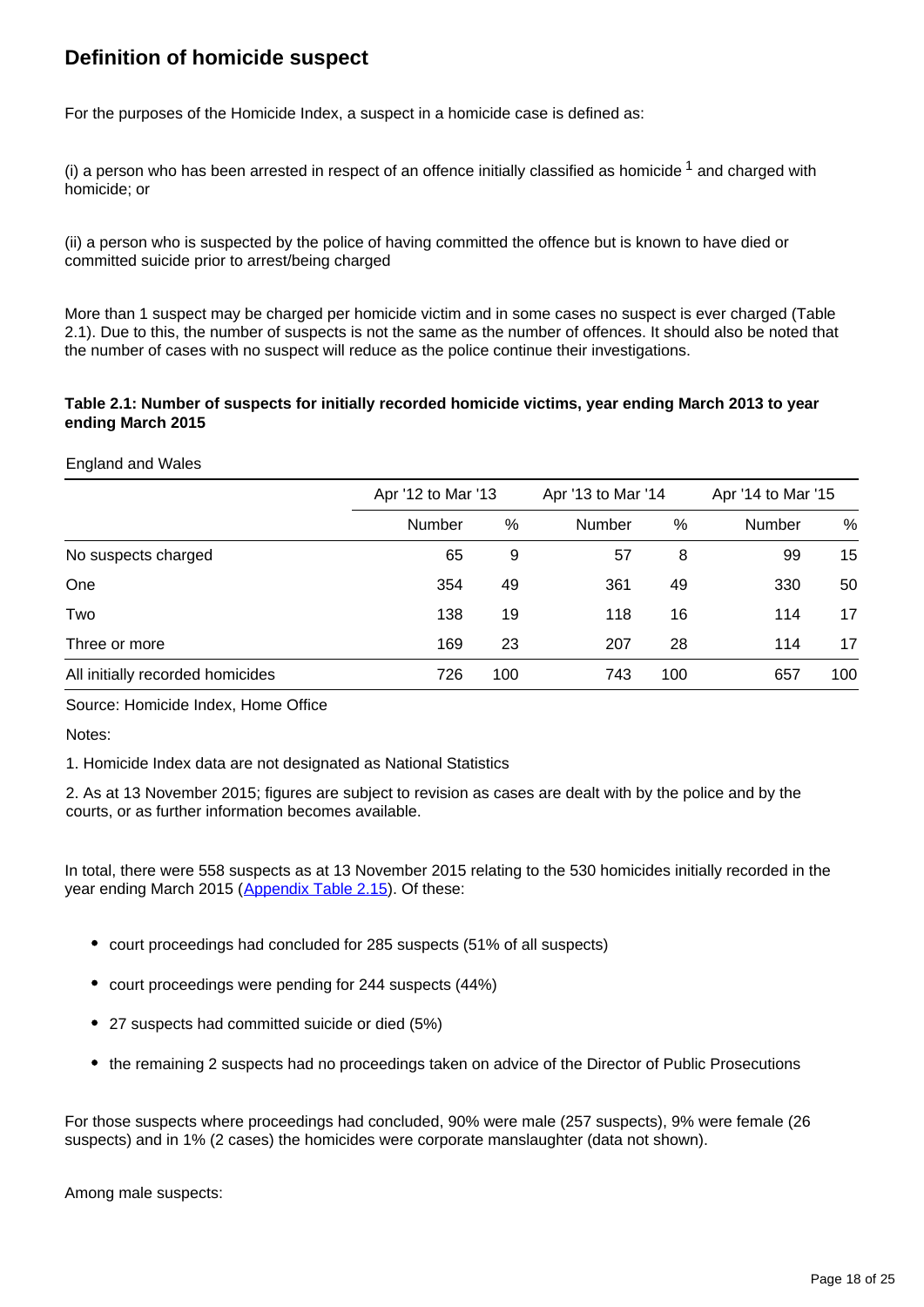- just under half (48%) of those indicted for a homicide offence and with a court outcome were convicted of murder
- a third (33%) were convicted of manslaughter
- 12% were acquitted or their proceedings were discontinued
- 7% had another outcome<sup>2</sup>.

For females indicted for homicide with an outcome:

- 17% were convicted of murder
- 42% were convicted of manslaughter
- 4% were convicted of a lesser offence
- A third (33%) were acquitted or had their proceedings discontinued
- 4% had another outcome<sup>2</sup>

In the 3 years from the year ending March 2013 to the year ending March 2015, 83% of suspects indicted for homicide (murder, manslaughter or infanticide) with a court outcome were found guilty of homicide and 11% were acquitted ([Appendix Table 2.16\)](https://www.ons.gov.uk/peoplepopulationandcommunity/crimeandjustice/datasets/appendixtablesfocusonviolentcrimeandsexualoffences). Similar criminal justice statistics produced by the Ministry of Justice (MoJ) in their publication [Criminal Justice System Statistics Quarterly, December 2014](https://www.gov.uk/government/statistics/criminal-justice-system-statistics-quarterly-december-2014) show that the conviction ratio (the number of convictions within a given period divided by the number of prosecutions in the same period) for homicide offences in 2014 was  $88\%$ <sup>3</sup>. This is a relatively high conviction ratio and, for example, compares with 68% for violence against the person offences, and 73% for burglary offences.

The case outcomes for suspects of homicides recorded in the year ending March 2015 (Figure 2.9) are likely to change as cases progress through the criminal justice system (CJS) and more information becomes available. As such, cases from previous years are more likely to have concluded at court. This is illustrated in Figure 2.9 which shows the court outcomes for all suspects of homicides recorded in the year ending March 2011 and the year ending March 2015. While court proceedings were pending for 44% of the suspects in homicides recorded in the year ending March 2015, proceedings were pending for only 23% of the cases recorded in the year ending March 2011. Conversely, 40% of the suspects of homicides recorded in the year ending March 2015 had been to court and been convicted of homicide compared with 57% of those recorded in the year ending March 2011.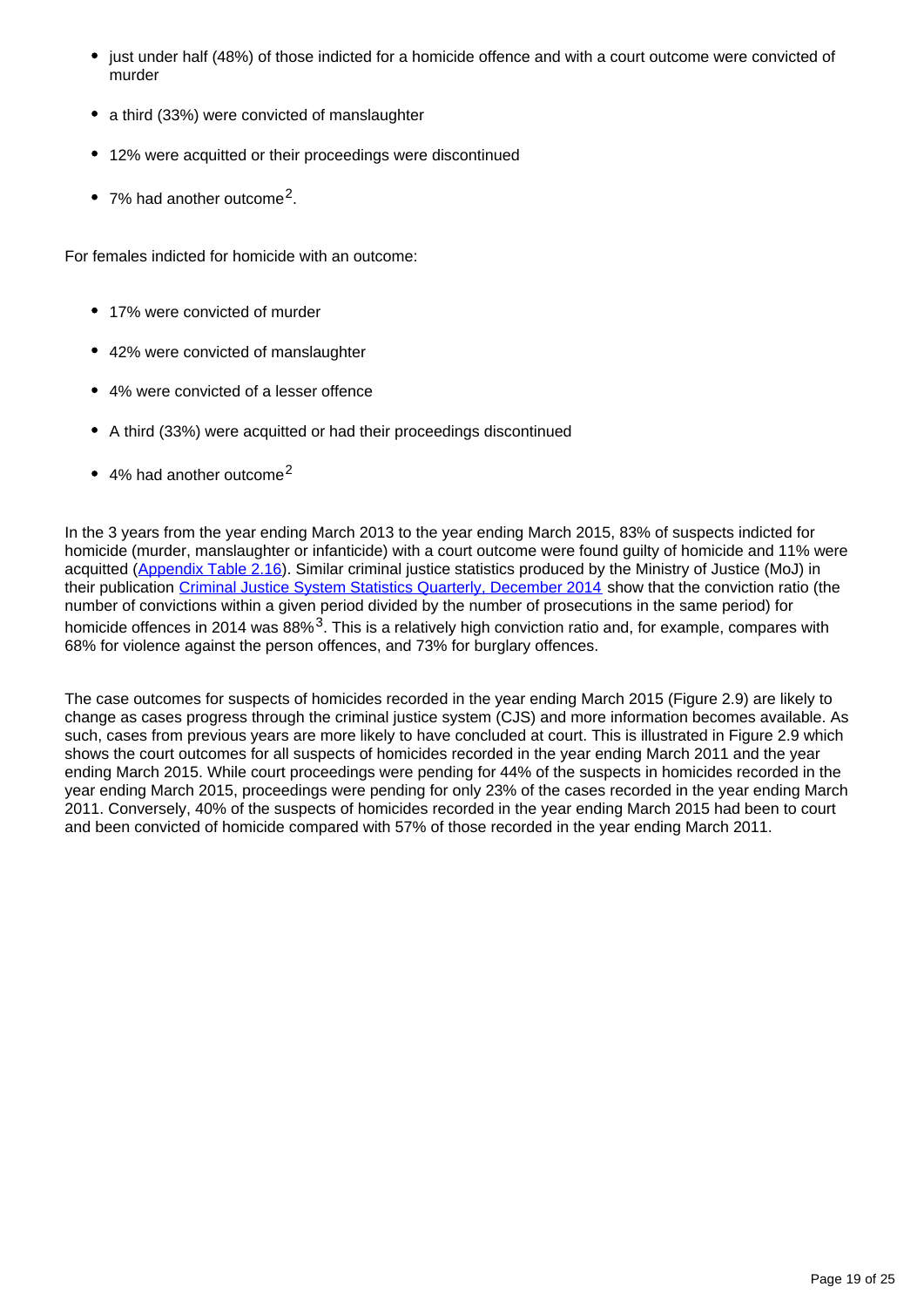## **Figure 2.9: Current outcomes for suspects of homicides recorded in year ending March 2011 and March 2015**

### **England and Wales**



## **Source: Homicide Index, Home Office**

### **Notes:**

- 1. Homicide Index data are not designated as National Statistics.
- 2. As of 13 November 2015.
- 3. Includes suspect unfit to plead, proceedings concluded with other outcome, suspect committed suicide or died and the cases where no court proceedings were taken.

## **Notes for suspects**

- 1. The homicide may no longer be recorded as such if all the suspects were acquitted.
- 2. 'Other outcome' includes suspect unfit to plead, proceedings concluded with other outcome, suspect committed suicide or died and the cases where no court proceedings were taken.
- 3. It is worth noting that offenders found guilty in a given year may have been proceeded against in previous year.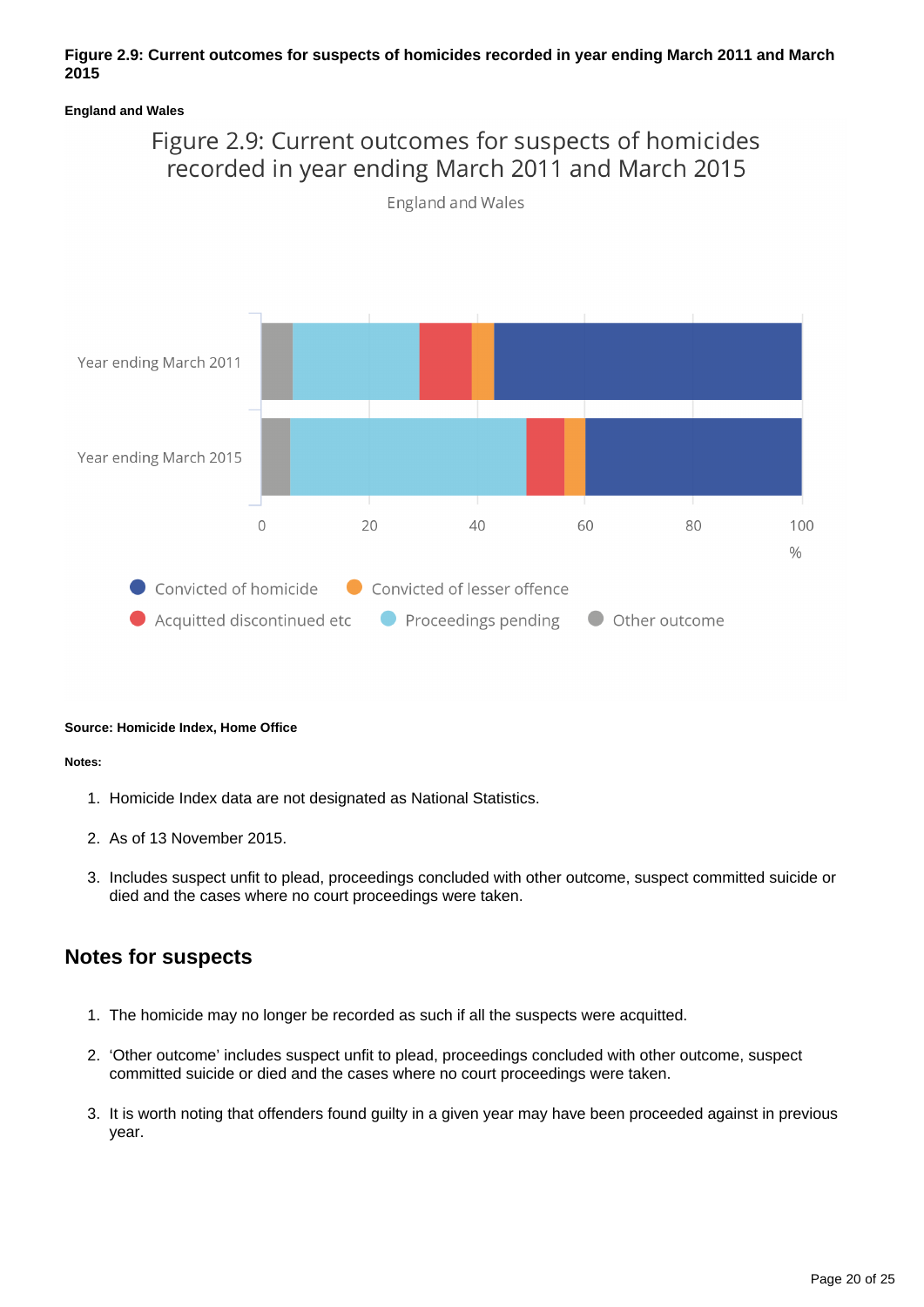# <span id="page-20-0"></span>**15 . Previous homicide convictions**

The Homicide Index shows that in the year ending March 2015 there were 3 convictions for homicide offences for suspects who had a previous conviction for homicide. As more cases are concluded at Crown Court, this figure may change. For homicide offences recorded in the year ending March 2014, there were 6 people convicted of homicide who had a previous conviction for homicide ([Appendix Table 2.18](https://www.ons.gov.uk/peoplepopulationandcommunity/crimeandjustice/datasets/appendixtablesfocusonviolentcrimeandsexualoffences)).

For homicide offences recorded between the year ending March 2005 and the year ending March 2015 in total, 48 people who were convicted of a homicide offence had a previous conviction for homicide (less than 1%). Of these 48 offences, the second conviction was for murder in 41 cases ([Appendix Table 2.19 [2\)](https://www.ons.gov.uk/peoplepopulationandcommunity/crimeandjustice/datasets/appendixtablesfocusonviolentcrimeandsexualoffences).

# <span id="page-20-1"></span>**16 . International homicide comparisons**

A number of international organisations, including Eurostat, have attempted to collate international homicide statistics. There are issues surrounding the comparability of international homicide data including:

- different definitions of homicide between countries, although definitions vary less than for some other types of crimes
- differing points in criminal justice systems at which homicides are recorded, for instance, when the offence is discovered or following further investigation or court outcome
- the figures are for completed homicides (that is, excluding attempted murder) but, in some countries, the police register any death that cannot immediately be attributed to other causes as homicide

Caution should therefore be taken in comparing homicide rates across countries.

Figures published by **Eurostat** show that police recorded intentional homicide offences consistently decreased across EU member states from 2008 to 2013.

The [Scottish Government](http://www.gov.scot/Publications/2015/09/8172/0) publish annual homicide figures, and the most recently published report shows that there were 59 victims of homicide (11 homicides per million population) in Scotland in the year ending March 2015, one fewer than the 60 victims (also 11 per million) in the previous year. This was the lowest number of homicides since 1976, the first year for which comparable data are available.

The [Police Service of Northern Ireland](http://www.psni.police.uk/index/updates/updates_statistics/updates_crime_statistics.htm) publish monthly figures on homicides, and the financial year trends release shows that there were 24 homicide offences recorded by the police in Northern Ireland in the year ending March 2015, continuing a general downward trend.

The United Nations Office on Drugs and Crime (UNODC) publish a [Global Homicide Handbook](http://www.unodc.org/documents/gsh/pdfs/2014_GLOBAL_HOMICIDE_BOOK_web.pdf) which gives a comprehensive overview of intentional homicide across the world. The most recent of these was published in 2014, and showed that the global average homicide rate stands at 62 per million population, but Southern Africa and Central America had rates over 4 times higher than that (above 240 victims per million population). Meanwhile, with rates some 5 times lower than the global average, Eastern Asia, Southern Europe and Western Europe were the sub-regions with the lowest homicide levels.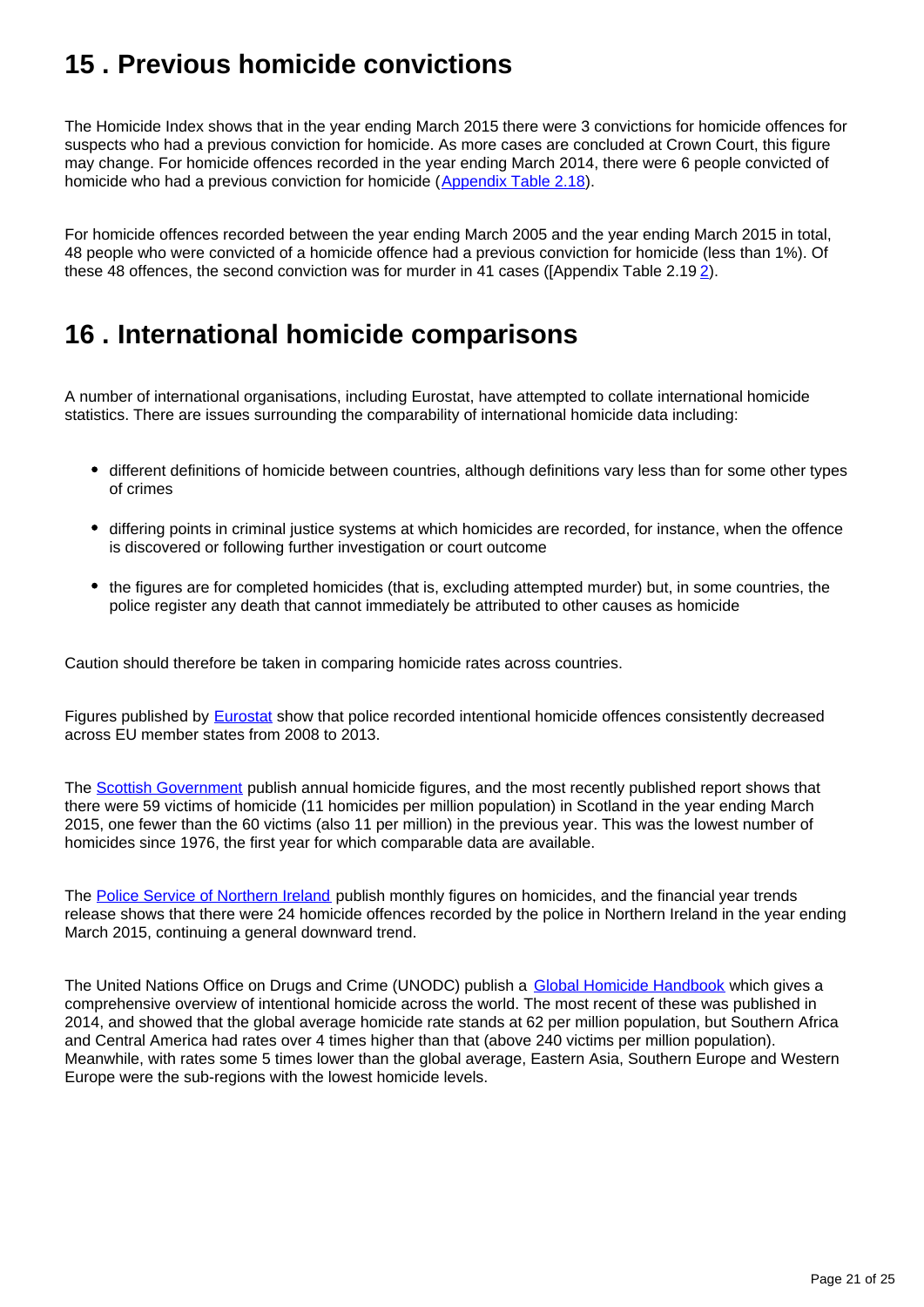# <span id="page-21-0"></span>**17 . Statistical interpretation of trends in homicide**

The number of homicides recorded by the police fluctuates from year to year and there is interest in knowing the extent to which these fluctuations in the level of homicides represent an indication of a real underlying trend as opposed to random year-to-year variation. Using data for London between April 2004 and March 2007, L [ondon](http://understandinguncertainty.org/files/significance-murders.pdf)  [murders: a predictable pattern?](http://understandinguncertainty.org/files/significance-murders.pdf) found that homicides in London have a predictable level of fluctuation over time, which allowed them to apply statistical techniques for analysis.

It should be noted that the discussion in this section is related to the statistical properties of the data, and it should not be interpreted as saying that small changes in the numbers of homicides are not of concern.

This section presents analyses of homicide incidents, defined as incidents where the same person (or a group of persons) is suspected of committing one or more related homicides. The numbers therefore differ from the total number of recorded homicides presented above (the focus of analysis is on such incidents as it is not possible to statistically model multiple homicides that relate to one case and were recorded on the same day; for that reason the homicides attributed to Dr Harold Shipman and the 7 July London bombings are, for example, each treated in this analysis as one incident). Although each incident is highly related to socio-economic characteristics of the suspect and the victim and independent from other incidents, over a period of time, the probabilities of homicide incidents happening can be closely modelled by a Poisson distribution . This can be used to test whether any change in the numbers of incidents per year is statistically significant, or what can be termed within the range of expected 'natural variation' of the data.

## **Expected homicide incidents per day**

Between April 2012 and March 2015, the police recorded 1,521 independent homicide incidents in England and Wales. The observed number of homicide incidents on a daily basis closely matches the expected number under the Poisson distribution<sup>1</sup> (Figure 2.10). For example, from knowing there was an average of 1.39 incidents a day, we would predict over the time period of 1,095 days that there would be 122 days on which there would be exactly 3 independent incidents. This is close to the observed number of 127 days, indicating that the occurrence of these apparent 'clusters' is not as surprising as one might anticipate. A statistical test (²) shows no significant difference between the expected and observed figures. Thus, the observed figures are in fact Poisson distributed. This allows for calculation of the number of days on which it would be expected that no incidents or one incident occurs and so on.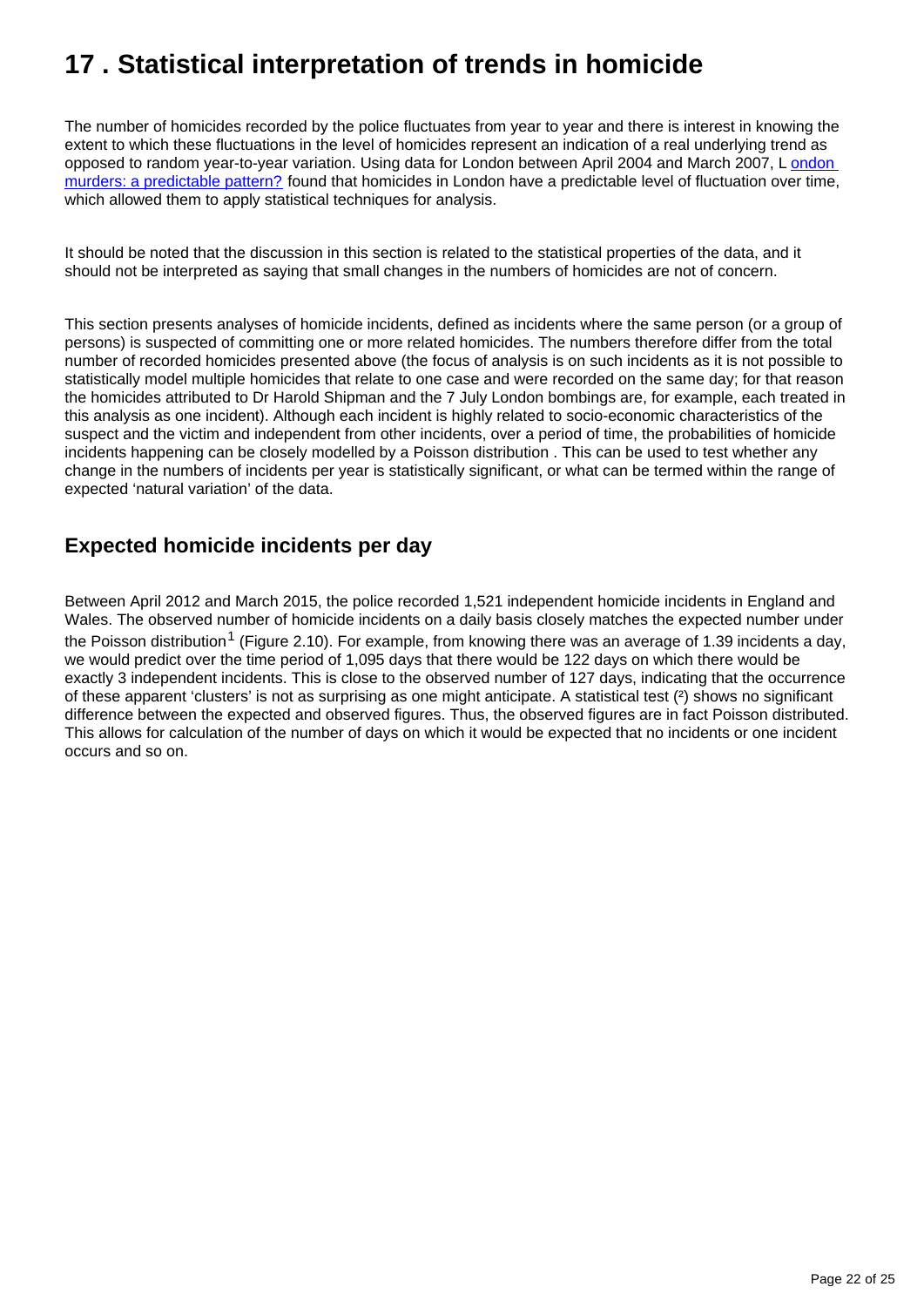### **Figure 2.10: Observed and expected number of homicide incidents recorded on a day, combined data years ending March 2013 to March 2015**

### **England and Wales**

# Figure 2.10: Observed and expected number of homicide incidents recorded on a day, combined data years ending March 2013 to March 2015



**England and Wales** 

### **Source: Homicide Index, Home Office**

#### **Notes:**

- 1. Homicide Index data are not designated as National Statistics.
- 2. As of 13 November 2015.

## **Trend analysis**

Furthermore, knowing that homicide incidents are statistically distributed allows the application of statistical techniques in order to assess longer-term trends. Figure 2.11 shows the number of homicide incidents since the year ending March 1998. For each year, the observed count is given along with a 95% confidence interval on the Poisson error. The interval represents the range of values one would expect to measure 95% of the time if the underlying risk of homicide remained unchanged. These confidence intervals can be used as a rough approximation to determine whether the number of homicide incidents in any 2 years are statistically different from one another. If the confidence intervals do not overlap, one can infer there has been a significant change in the underlying risk of homicide. However, it is possible for the confidence intervals to overlap and for there still to be a statistically significant change in the number of homicide incidents. In order to measure the significance more accurately, it is appropriate to use a statistical test.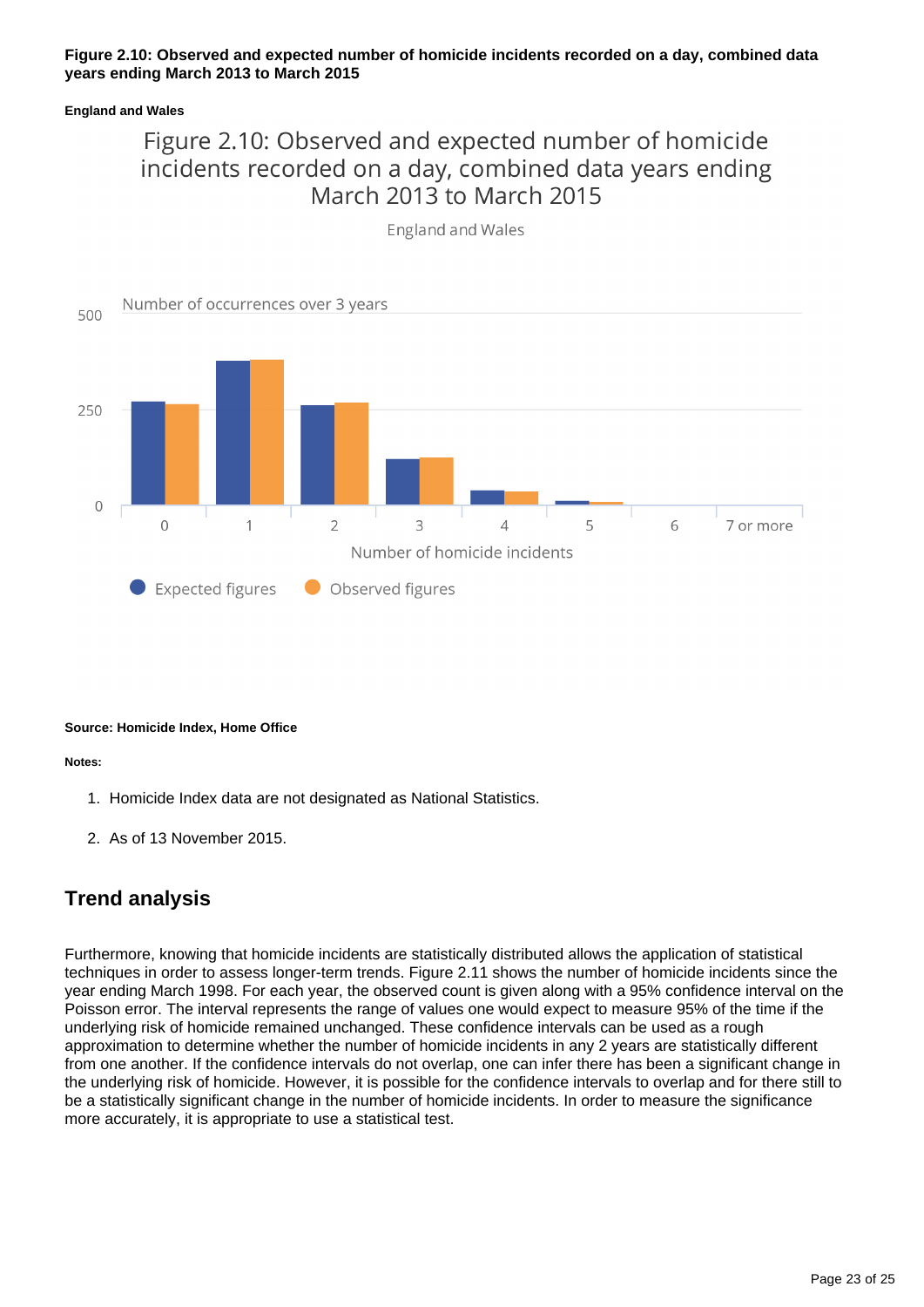As has been shown previously, the Poisson distribution can be applied to the number of homicide incidents per year and the number of these incidents is large enough to approximate the normal distribution. Therefore a statistical test (in this case a Z-test) can be used to determine if the counts in each year are statistically significantly different from one another at the 95%confidence level (that is, whether there has been a true change in the underlying risk).

Based on this statistical test, one can assess that the number of homicide incidents recorded in the year ending March 2015 was statistically significantly lower at the 95% level than the number recorded in every year shown in Figure 2.11 up to year ending 2009 and has remained stable since year ending March 2012. This means the risk of becoming a victim of homicide was, in fact, lower for the year ending March 2015 compared with those earlier years.

### **Figure 2.11: Homicide incident trend analysis, year ending March 1998 to year ending March 2015**

#### **England and Wales**



#### **Source: Homicide Index, Home Office**

#### **Notes:**

- 1. Homicide Index data are not designated as National Statistics
- 2. As of 13 November 2015

Many of the short-term fluctuations seen from year to year in the number of homicide incidents are not statistically significant and appear to arise as natural statistical variation in the data. In looking at homicide data the degree of natural variation needs to be considered in interpreting trends and also when looking at year-to-year changes.

## **Notes for statistical interpretation of trends in homicide**

1. The Poisson distribution expresses the probability of the number of events occurring in a given period of time if these events occur with a known average rate and independently from each other.